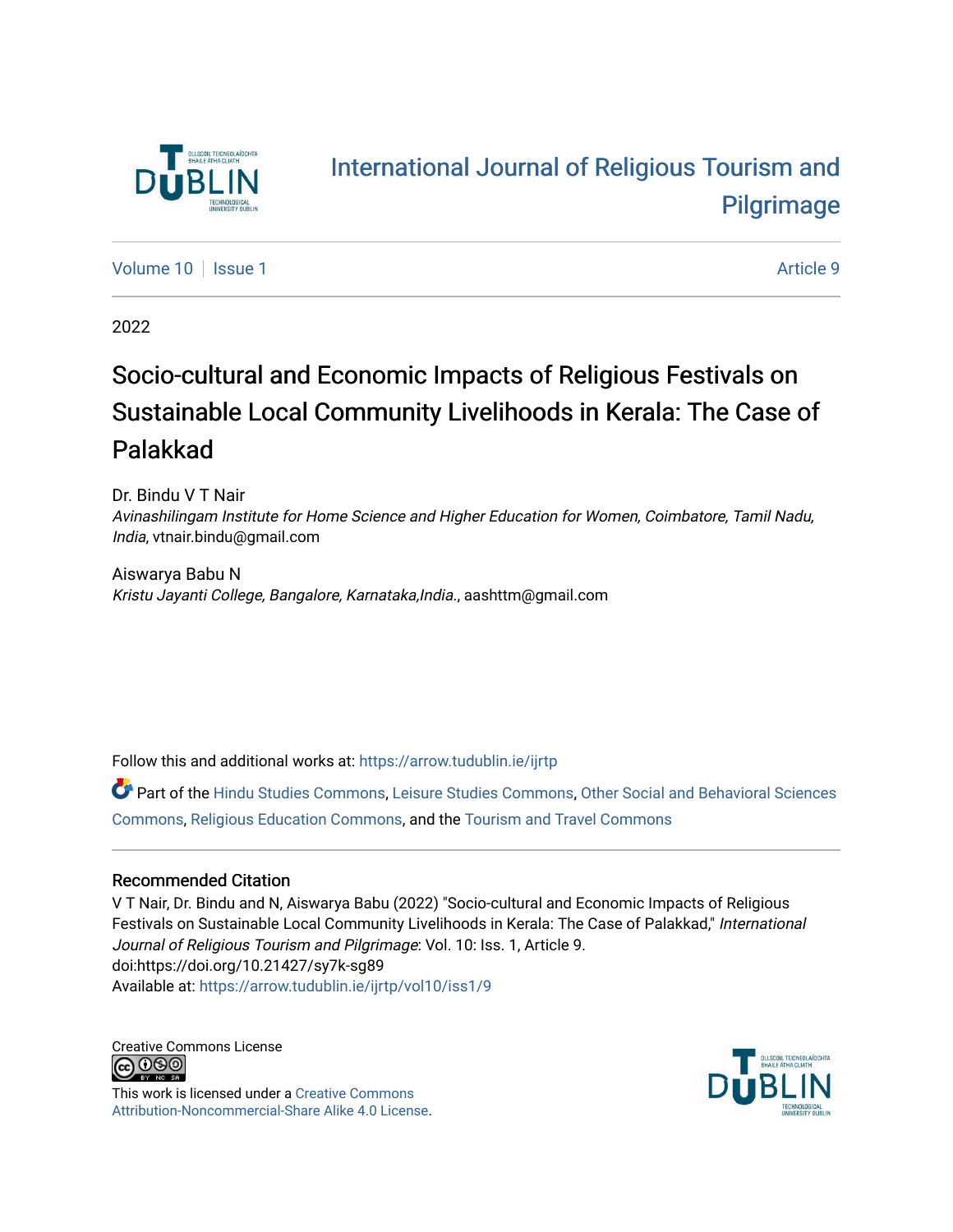# **Socio-cultural and Economic Impacts of Religious Festivals on Sustainable Local Community Livelihoods in Kerala: The Case of Palakkad**

### **Bindu V T Nair**

Avinashilingam Institute for Home Science and Higher Education for Women, Coimbatore, Tamil Nadu, India vtnair.bindu@gmail.com

### **Aiswarya Babu N**

Kristu Jayanti College, Bangalore, Karnataka,India aashttm@gmail.com

> Festivals depict the heritage, culture, and traditions of a particular region. They create a state of exhilaration and enthusiasm. Kerala is a state in southwest India with its own distinct culture and traditions. The state is also known for its religious pluralism. This study attempts to understand the perceived impact of religious festivals on the local community livelihoods in Palakkad, a district in central Kerala. Twelve temples in which religious festivals are held annually, with attendance in the range of thousands, were selected. The selected temples are famous for hosting specific religious festivals which attract a large number of visitors, from within and beyond the region. Using a sample of 420 community members living around these temples, this study examined how the socio-cultural and economic impacts of these religious festivals are perceived by the community. The findings show that there is a statistically significant relationship between the perceived sociocultural and economic impacts of festivals on local communities. The celebration of local values and distinctiveness were evident in these religious festivals. The local community considers these festivals as part of their community identity and as offering impetus for annual family and community reunions.

> **Key Words**: religious tourism, host perception, socio-cultural impact, economic impact, sustainability

### **Introduction**

As the south-westernmost state of India, Kerala is known for its lush green scenic beauty, backwaters, beaches, and Ayurveda. It is known for its tagline, 'God's Own Country', and is a global tourist destination. Kerala is attractive not only for its leisure, recreation, and health tourism but also for its rich culture and heritage. The state's diverse culture is mainly influenced by its religious plurality. No other state in India exhibits such religious pluralism. Kerala has three main religions: Hinduism (54.73%), Islam (26.56%), and Christianity (18.38%) (Census of India, 2011). The state hosts the finest religious centres in the country. For instance, the Sabarimala and Guruvayoor Temples are two major Hindu religious centres in the state, whereas the Malayatoor Church and Santa Cruz Basilica, Cochin are two famous Christian religious centres, and the Cheruman Perumal Juma Masjid and Beema Palli are two of the great mosques in the state. Each religion has its own customs, traditions, and practices. Among the most evident practices are religious festivals, which involve gatherings and celebrations.

Festivals are a growing force in the tourism industry; many festivals start as small community events where residents and neighbours celebrate the area's heritage, history, and culture (Chacko & Schaffer, 1993). A festival's contributions to local tourism falls into a variety of spheres, such as economic welfare and influence on the physical environmental and socio-cultural realms (Felsenstein & Fleischer, 2003). Like any other form of tourism, religious tourism impacts the community, both positively and negatively.

Festivals offer socio-cultural benefits. They allow host communities to show their local traditions, religiosity, art forms, food, and identity through collective efforts (Walker, 2019). They enrich social bonding and strengthen ties among local communities. They fortify cultural roots and values and enable the preservation of traditions and customs (Jauhari & Munjal, 2015). Festivals provide an opportunity to celebrate cultural heritage and identity and improve local community pride (Ferdinand & Williams, 2013; Kim, 2014). Events and festivals contribute towards regional economic development, as well (Getz,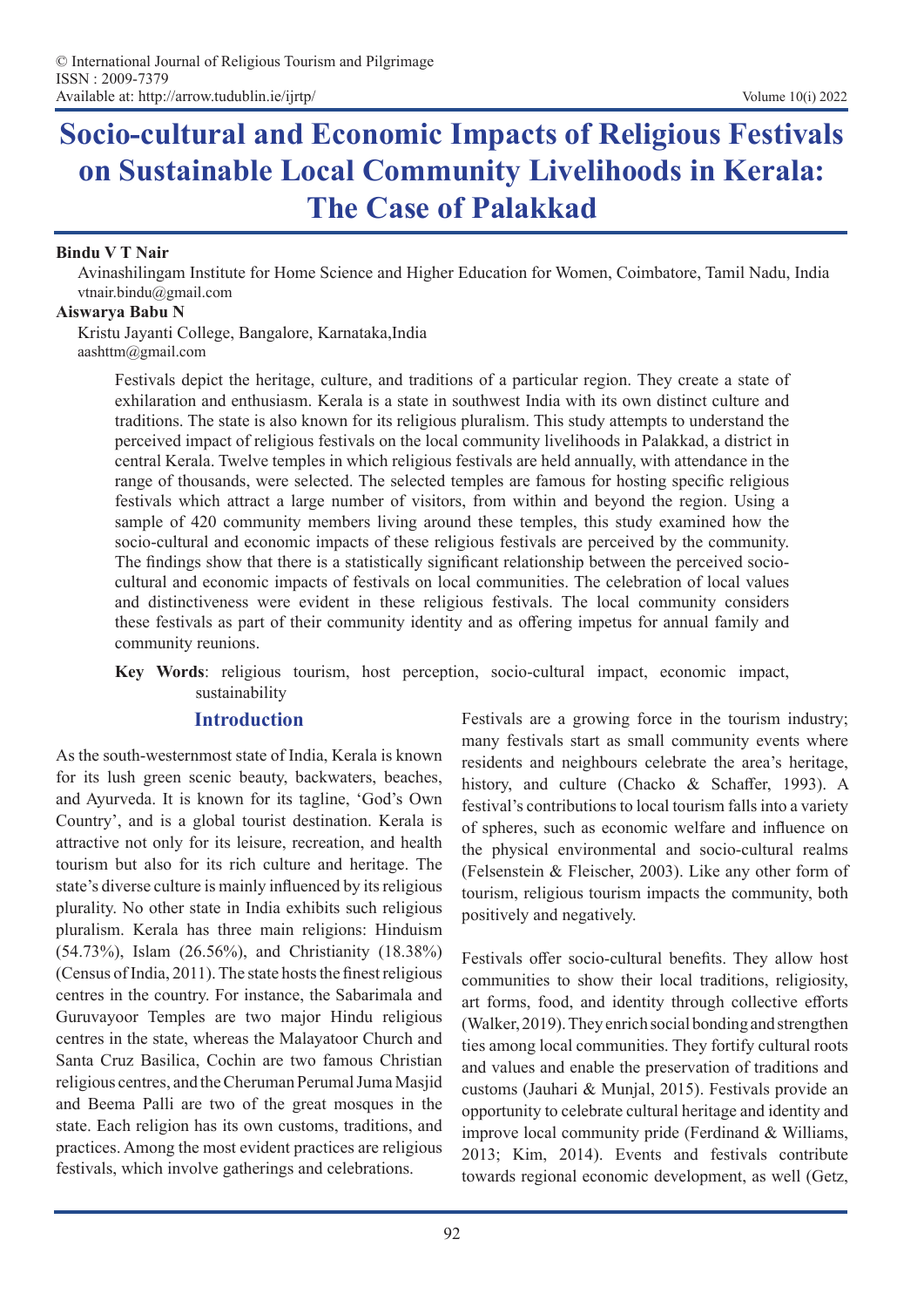1993; Gursoy *et al*., 2004). The tourist-attracting nature of festivals is now being widely utilised for employment opportunities and income generation. In recent times, festivals have begun playing prominent roles in the economic planning and tourism development trajectories of many regions, communities, and countries (Davies *et al*., 2010; Getz & Page, 2016; Tichaawa, 2016).

Although several studies have been conducted on festivals and events, only a few have purported the correlation between religious festivals and local community livelihoods. Studying the impacts of tourism events can help clarify their role in local development (González & Miralbell, 2009). Research on the nature of festival tourism and its contribution to sustainable development has been recommended in several studies. O'Sullivan and Jackson (2002) propose consideration of the physical and socio-cultural impacts of festival tourism concerning the creation of 'more sustainable' or at least, 'less unsustainable' localities. Thus, recent uncertainties over the future of even well-established festivals adds urgency to the pursuance of the current study.

Religious festival tourism is an unexplored area in the Kerala domestic tourism market. The primary aim of this study is to assess the perceived socio-cultural and economic impacts of religious festivals in the selected area, namely Palakkad, on local community livelihoods. The local community's active participation in the arts, indigenous culture, and local business development are unique features of religious festivals. This study presents the local community's perception of the socio-cultural and economic impacts of religious festivals on the local community's livelihood. Understanding the impacts of festivals is essential to gain a better understanding of their reverberations, and to plan and implement sustainable approaches to festival tourism with minimal negative and maximum positive impacts on the local community. The rest of this article is divided into three sections; the first part explores the importance of pilgrimages, religious tourism, and the impacts of festivals in the existing literature. The second part focuses on the background of the selected temples, and provides descriptions of the festivals, with methodologies being discussed briefly. The third part examines the socio-cultural and economic impacts of the festivals on the local community, as well as the implications and limitations of this study.

## **Literature Review**

### *Religious Tourism and Pilgrimage*

Rinschede (1992) highlighted that religious tourism, motivated by religious factors, is the oldest form of tourism. The author differentiates religious tourism into different forms based on the duration, distance, number of participants, mode of transport, seasonal travel, and social structure. The term 'pilgrimage' implies a religious journey to a sacred place; there can be secular, traditional, and spiritual pilgrimages within the scope of religious tourism products (Griffin & Raj, 2017). The meaning of 'pilgrimage' is changing in the twenty-first century. Collins-Kreiner (2018) noted that even though the purpose and activities of pilgrimages are different, the distinction between pilgrims and tourists is fast disappearing as both pilgrimage and tourism require an emotional urge on part of the traveller to visit places that are important to them. Shinde (2008) reinforced the idea that religious tourism comprises religious and recreational characteristics. These studies have proposed that the scope of religious tourism and pilgrimage is changing and getting broader. Aukland (2018) recommends going beyond motivation as a criterion for defining and conceptualising pilgrimages and pilgrims.

India is known as the cradle of civilisation and the mother of four of the world's major religions; it has also been one of the top religious tourism destinations in the world for decades (Manhas & Bipithlal, 2020). In India, domestic religious tourism is a large part of society. Religiousness is a keystone of Indian culture and the basis of community values and rituals in daily life. The ancient popular religious sites in India are flourishing markets for both international and domestic tourism. Domestic tourism is the backbone of Indian tourism and 60% of domestic visits are indirectly or directly linked to religious tourism and pilgrimage (Shinde & Rizzello, 2014). According to the 2019 tourism statistics survey, around 60% of package tours were organised for pilgrimage purposes (India Tourism Statistics, 2019), which contributes a considerable amount of money to the local economies of these religious sites in particular and the Indian economy in general. (Manhas & Bipithlal, 2020).

### *Socio-cultural Impacts of Festival Tourism*

All festivals contribute to the society and culture of a region both positively and negatively. Durgamohan (2015) noted that festivals embrace culture – which comprises music, dance, drama, and food specialities – handed down by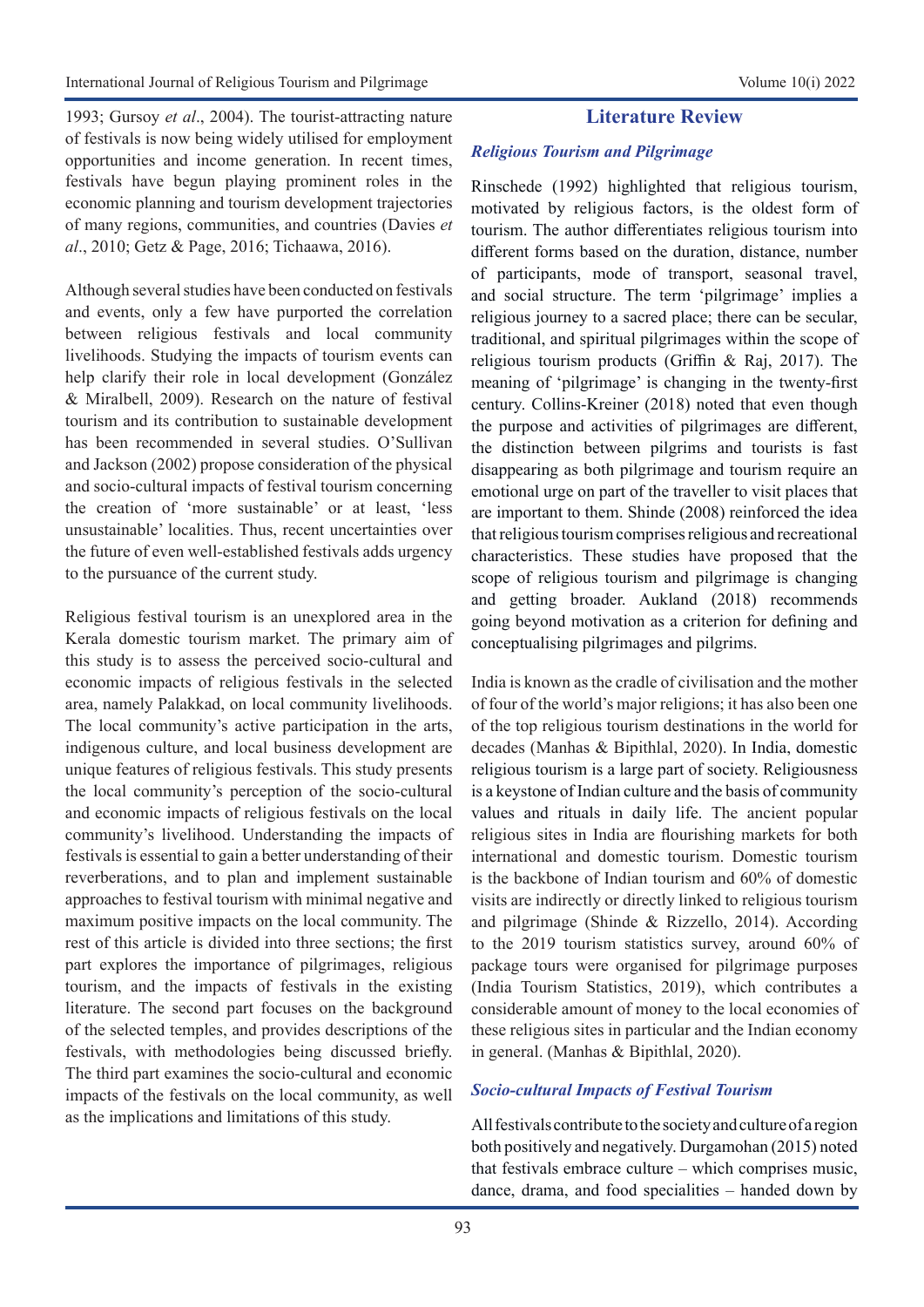ancestors and let the participants peep into the past. The author also identified that festivals offer an opportunity for artists to perform, especially art forms that are not prevalent in contemporary times. Fostering community pride (Jauhari & Munjal, 2015) and strengthening community relationships (Chwe, 1998; Yolal, *et al*., 2009; Jauhari & Munjal, 2015) have been identified as social benefits of festivals in different studies. Other positive socio-cultural impacts identified for festival tourism include family togetherness, the opportunity for cultural exchange, entertainment, and self-development (Yolal *et al*., 2016). Munjal and Jauhari (2015) identified that the benefits of festival tourism were not leveraged enough with challenges like poor infrastructure, lack of government support, poor stakeholder engagement, and local apathy towards the commodification of culture. Babu and Munjal (2015), studying Pandrandu Vilakku, a festival celebrated in Kerala, identified negative impacts such as the lack of visitor control, the shift in focus from the religious to the business aspect, and local arts and crafts being side-lined by imported products, and suggest that these have overshadowed the positive impacts of the festival.

Gaur and Chapnekar (2015) reported that festivals promote national cohesion, communal harmony, and preserve family values and national identity. Pavluković *et al*. (2018) examined the impacts of festivals using the Festival Social Impact Assessment Scale (FSIAS) and suggested that there are two dimensions of social impacts, namely social benefits and costs. Social benefits include greater awareness of the host society and culture, raising national pride and community spirit, and offering opportunities for the community to discover and develop their skills. The authors identified an increase in the rise of prices and lower involvement of the local community as social costs.

Small (2007) used the Social Impact Perception (SIP) Scale with factor analysis and identified inconvenience, behavioural consequences, and personal frustration as social costs. Conversely, the author identified community identity and cohesion, opportunities for entertainment and socialisation, community growth, and development, as social benefits. Faulkner and Tideswell (1997) developed a list of positive and negative impacts of tourism and presented a framework to monitor its community impacts. The negative impacts identified included the disruption of peace, increased crime rates and the cost of living, and crowding and queuing for services.

### *Economic Impacts of Festival Tourism*

The economic benefits arising out of festival tourism are huge. Community-level festivals bring economic benefits through different means such as providing a platform for artisans to gain economic benefits by showcasing their arts and crafts (Jauhari & Munjal, 2015). Nagy and Nagy (2013) identified the role of festivals in the economy of Hungary and recommended creating a series of festivals throughout the year to balance supply and bring in more financial benefits. Nurse (2001) noted that the economic benefits of festival tourism include an increase in tax revenues and employment opportunities, the arrival of more businesses to the region, high hotel occupancy levels, and increased media value for the host region.

Durgamohan (2015) identified that the economic benefits for artists were not restricted to the local context of the Hampi festival, as international performers were also invited. The alliances formed between these artists offer a chance for local artisans to perform on international platforms. Gaur and Chapnerkar (2015) explained the phenomenon of consumerism as a result of festival tourism and noted that there are two extremes: the deeprooted religious belief of the people motivates high spending during religious festivals, which brings money into circulation and this leads to inflation in anticipation of high demand for items in the market.

Festivals and events have only recently emerged as viable options for uplifting community livelihoods and alleviating poverty (Wu & Pearce, 2013). According to Steinbrink *et al*. (2011), there is a growing appeal for festival and event tourism globally, particularly in developing countries that seek to diversify their economies. Hosting festivals can also serve as a stimulus for the development of other small, micro, and medium-sized enterprises (SMMEs) that tend to be quite instrumental in job creation. Festivals feature prominently in the economic planning and tourism development trajectories of many regions, communities, and countries (Davies *et al*., 2010; Getz & Page, 2016; Tichaawa, 2016). The benefits of festivals are multifaceted and present a holistic platform from which to approach the challenge of community livelihoods, predominantly in favour of direct economic gains such as job creation and income generation (Dwyer *et al*., 2005; Sharpley, 2002). Festivals have impacts that stretch well beyond direct economic benefits, as subsidiary industries like agriculture, fishing, forestry, handicrafts, and food processing tend to get a boost, albeit indirectly, from them (Muresan *et al*., 2016; Su *et al*., 2016). This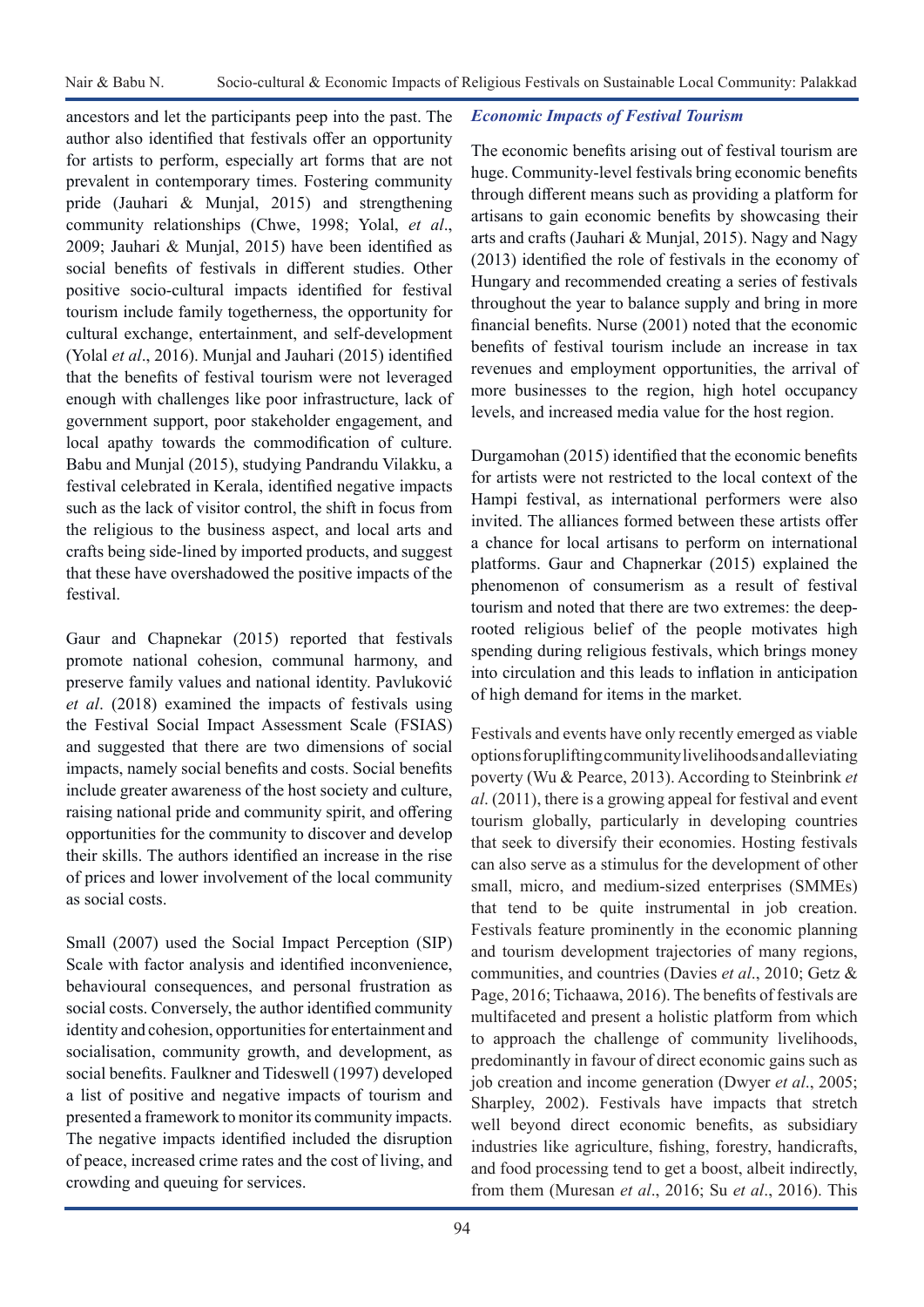literature has highlighted the benefits of festivals and events as instruments of sustainable livelihood in regions and communities. The following study analyses the impacts of festivals by examining the socio-cultural and economic attributes of religious festivals in the selected region.

### **Background**

Kerala is a diverse state with several religions. Festivals that celebrate culture and collectivism are crucial to people in the state (Gaur & Chapnerkar, 2015). Hindu religious festivals are not analogous. Each state, city, and/or temple has its own rituals and narratives. Temple festivals in Kerala exhibit many differences when compared to those in other Indian states (Yadukrishna, 2020).

Temples serve as an abode of *devatas*<sup>1</sup> and infuse positivity within and around the area. Temples are a favourable hub for art, culture, and other fields of knowledge. The general structure of temples in Kerala comprises a *sree kovil*<sup>2</sup> , *nalambalam*<sup>3</sup> , *bali peetam*<sup>4</sup> , *gopuram*<sup>5</sup> , a kitchen, and a temple well / tank. The *kuthambalam*<sup>6</sup> is the place where various performances of temple art forms happen. Kathakali, koothu, theyyam, poothanum thirayum, and mudiyettu are a few temple art forms in Kerala, most of which entertain and educate people on temple legends. Lord Shiva, Vishnu, and Bagavathy are the most popular deities enshrined in temples. Other common deities include Lord Ganesha, Ayyappa, and Lord Muruga. *Nagarajavu*<sup>7</sup> and *Navagrahas*<sup>8</sup> are also considered divine and most temples house them as sub-deities. A temple's name is often based on the place where it is located or the main deity within the temple, or a combination of both.

- 1 *Devatas*: Divine beings / Gods; can be male or female.
- 2 *Sree kovil*: The part of the temple where the deity is installed and offerings are done; only priests are allowed to enter.
- 3 *Nalambalam*: A rectangular structure in which the central temple and the associated hall is located.
- 4 *Bali peetam*: The ritual stone; Bali means sacrifice, one should sacrifice their ego and bad thoughts in front of the bali peetam and enter the temple.
- 5 *Gopuram*: The monumental entrance tower.
- 6 *Kuthambalam*: A closed hall for performing ritualistic art forms of Kerala like koothu, koodiyattam etc.
- 7 *Nagarajavu*: Naga (cobra) and Raja (king). Snakes are considered divine in Hinduism.
- 8 *Navagrahas*: Navagraha are nine heavenly bodies (as well as deities) that influence human life on Earth in Hinduism and Hindu astrology; Sun, Moon, Mars, Mercury, Jupiter, Venus, Saturn, Rahu (Shadow planet- swallows sun and moon causing eclipse) and Ketu (a comet).

Festivals are known as *Pooram*<sup>9</sup> , *Vela*10, or *Utsavam* in Malayalam, the local language. The major festivals celebrated in a temple depend on its presiding deity. Most temple festivals are celebrated as part of the temple's anniversary or any other major event associated with the temple. These festivals are unique to the particular temple and will not be celebrated in other temples. Such festivals will be known in the temple's name itself. All temples have a founding day which is known as *Prathishta dinam*<sup>11</sup>. It is also a day of great celebration for devotees. Other festivals are specific to individual deities and are celebrated in all temples that have that particular deity. For example, temples with Lord Shiva as the main deity celebrate *Mahasivarathri*12. In *Bagavathy*13 temples, *Vijayadasami*14 and *Pongala*15 are celebrated. The livelihood of people in Kerala is heavily dependent on agriculture. Some festivals like *Onam*16 and *Vishu*17 are celebrated at the time of harvest in all temples. Farmers donate a part of their harvest to a temple near them as an offering during festivals.

The dates of festivals are decided based on the Malayalam calendar, which is the regional calendar of Kerala. There are 12 months and 27 stars in the Malayalam calendar. The date of the festival is decided as either a day of the particular month or a combination of the particular month and star. For example, *Vishu* is celebrated annually on the first day of the Malayalam month of *Medam*18 whereas the Chinakkathoor Pooram, a festival in Chinakkathoor

- 10 *Vela*: Festival.
- 11 *Prathishta dinam*: Anniversary of temple celebrated with tantric rituals and offerings.
- 12 *Mahasivarathri*: A festival celebrated annually in honour of Lord Siva, usually falls in February or March. The name for this festival comes from the Sanskrit roots, Maha, meaning 'great'; Siva, referring to the deity; and rathri, meaning night.'
- 13 *Bagavathy*: A polite form to address female deities in Hinduism.
- 14 *Vijayadashami*: This festival marks the end of Durga Puja, remembering goddess [Durga](https://en.wikipedia.org/wiki/Durga)'s victory over the demon Mahishasura to restore and protect dharma; occurs in October.
- 15 *Pongala*: A festival in which women devotees perform the ritualistic preparation and offering of a sweet dish made of rice and molasses to Bagavathy, the goddess.
- 16 *Onam*: Officially the state festival of Kerala, celebrated with great religious harmony and brotherhood by everyone in August.
- 17 *Vishu*: The astronomical New Year day of Kerala which is celebrated state-wide with lights and fireworks in April.
- 18 *Medam*: Ninth month in Malayalam calendar; Corresponds to months of April and May.

<sup>9</sup> *Pooram*: Festival.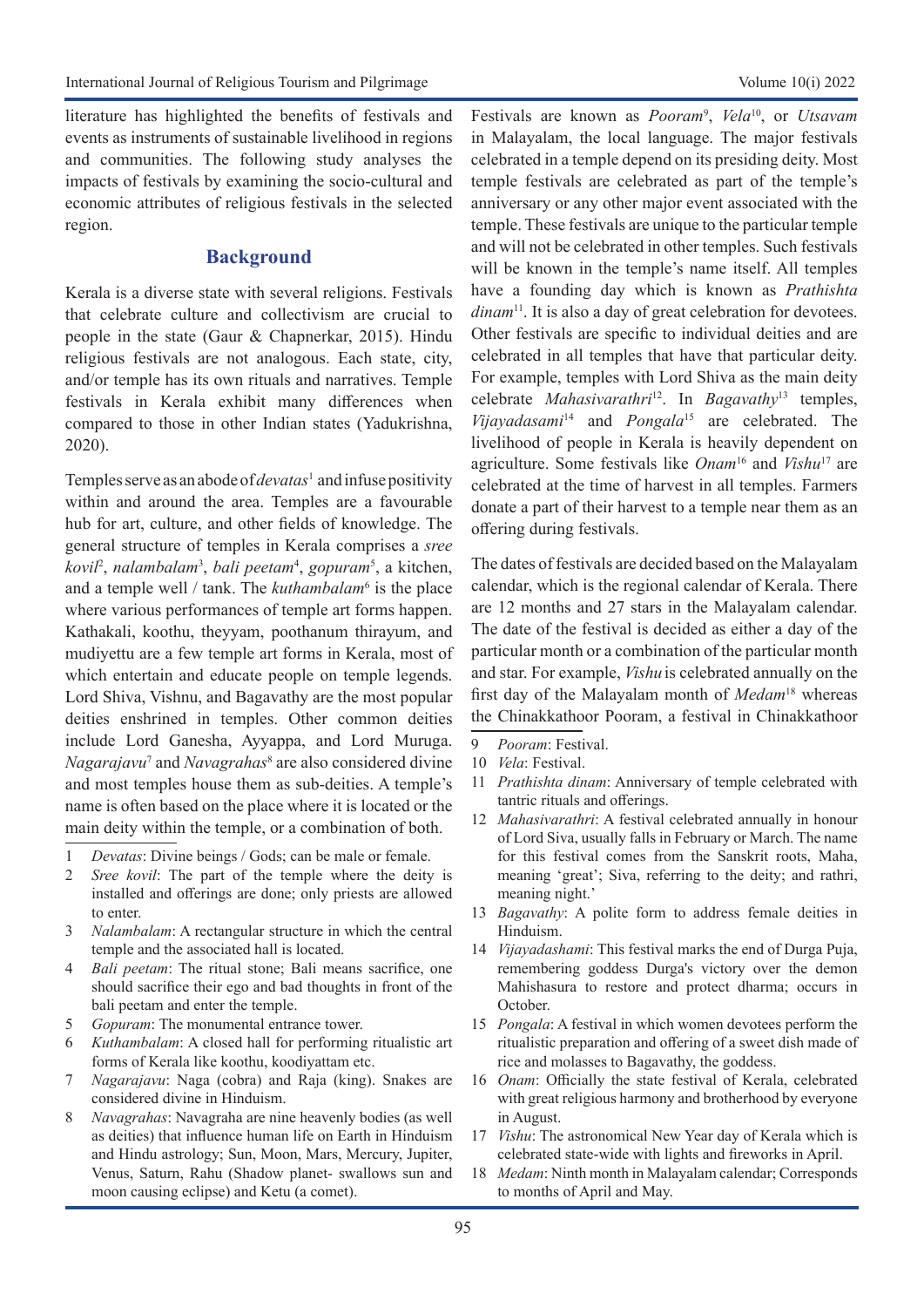temple, is celebrated annually on the day of the *Makam*<sup>19</sup> star in the *Kumbham*20 month in the Malayalam calendar. Usually, the festival falls in the same English month every year, but the dates change.

The festival rituals vary from one temple to another. Elephants, fireworks, and cultural art forms are common in all kinds of temple festivals in Kerala. The *Kodiyettam*<sup>21</sup> ceremony conducted in a temple marks the start of the festival of that particular temple. Special prayers and offerings are made from the day of flag hoisting to the last day of the festival. The last day of the festival is specific to each temple, mostly before or on the tenth day from the day on which the flag was hoisted. Various temple art forms are performed in the evenings these days. The *thidambu*<sup>22</sup> is offered prayers and is decorated with *pattu*23, sandal, turmeric, and rose water. This *thidambu*  is taken out on the streets of the *thattakam*<sup>24</sup>, which is the domain of influence of the particular deity. The idea is that the deity visits the people and checks on their well-being. The people offer paddy, fruits, and grains. On these days, the resident community, devotees, and visitors are all in a festive mood. They paint and decorate their houses. The streets are cleaned and illuminated. On the last day of the festival, the celebration is particularly grand, as a procession of elephants carries the *thidambu*, along with fireworks, a percussion orchestra, people parading in costume as gods and goddesses, decorated tuskers, and myriads of other people.

All major temples in Kerala are managed by a government body called the Devaswom Board which comprises people nominated by both the government and the local community. There are five Devaswom Boards in Kerala. They manage around 3000 temples together.

- 21 *Kodiyettam*: Flag hoisting ceremony conducted in front of the temple to represent the commencement of the festival. The main day of the festival will be within 10- 12 days from this day.
- 22 *Thidambu*: A replica of the deity
- 23 *Pattu*: A new silk dress given as an offering to Gods on special days.
- 24 *Thattakam*: The domain of influence of the particular deity. This is the area surrounding the temple and the people in that region.

**Figure 1: Location of Palakkad District Study Area (highlighted in blue) in Kerala**



### **Methodology**

This study aimed to understand the impact of religious festivals on local community livelihoods. A wide range of festivals are celebrated in Kerala. This study focuses on the temple festivals in Palakkad, which is one of the central districts in the region (Figure 1). It has a rich legacy of Hindu temples and festivals.

Data were collected from people residing within 10 km of the selected temples in Palakkad. A total of 12 temples were selected based on the criterion that their festivals attracted more than a thousand visitors. The profiles of the selected temples are listed in Table 1. Figure 2 represents the location of the selected temples on the map of the Palakkad district. The resident Hindu population was the focus of this study and thus, the local community, who participate actively in the festivals, were approached for the survey. People who resided within 10 km of the temple for more than 5 years were included in the study. Finally, through a purposive sampling technique with 35 respondents from each temple, a total of 420 responses, were collected. To corroborate the primary objective

<sup>19</sup> *Makam*: Tenth star among the 27 stars in Malayalam astrology.

<sup>20</sup> *Kumbham*: Seventh month in Malayalam calendar. Corresponds to February- March months.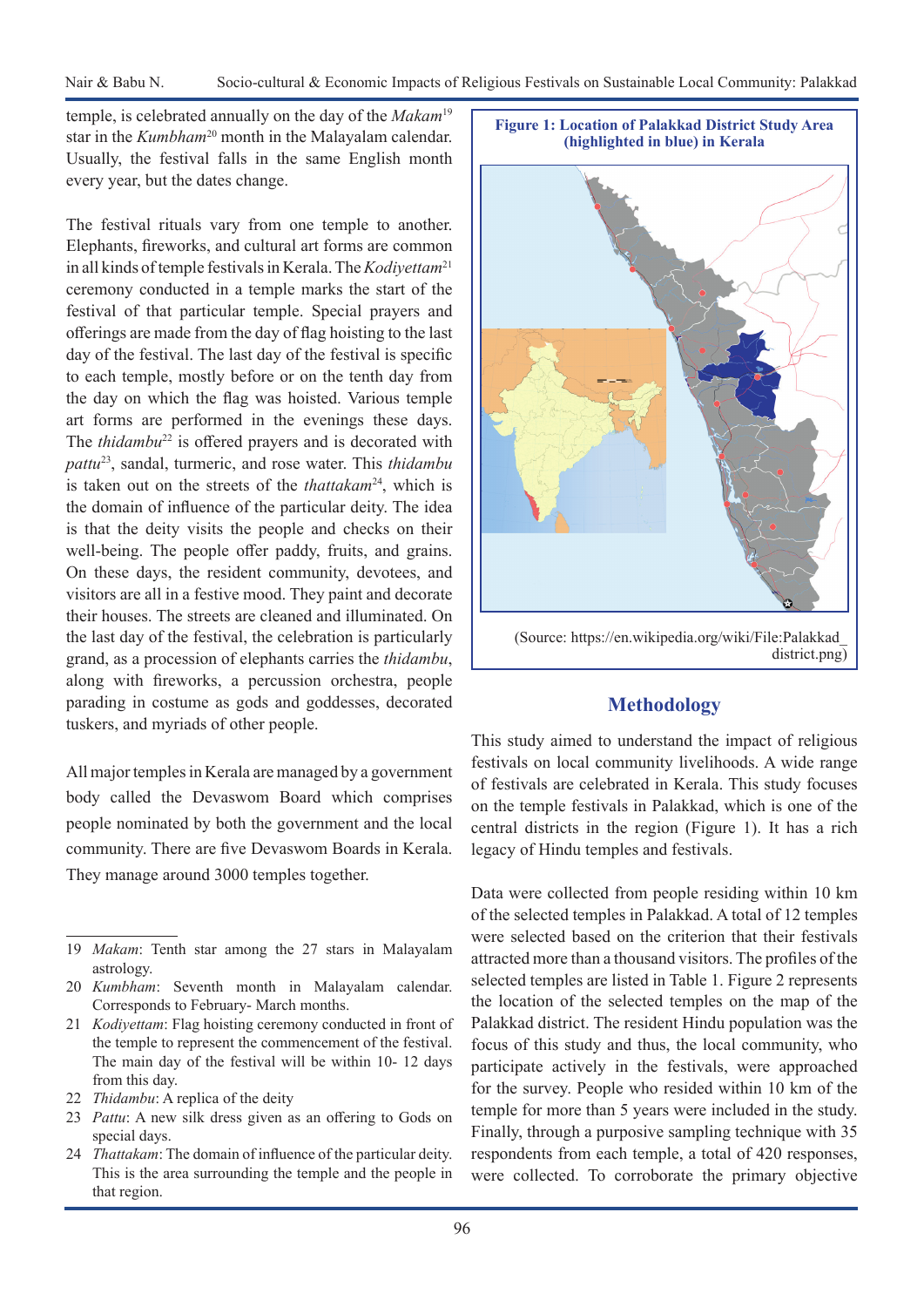| <b>Table 1: Descriptive Profile of the Festivals</b> |                                             |               |  |
|------------------------------------------------------|---------------------------------------------|---------------|--|
| Festival                                             | Temple                                      | Area/Location |  |
| Annual opening festival                              | Sri Puliyal Bagavathy Temple                | Kodumbu       |  |
| Chinakkathur pooram                                  | Chinakkathoor Bagavathy Temple              | Ottappalam    |  |
| Kalpathy Ratholsavam                                 | Vishalakshi Sametha Viswanathaswamy Temple  | Kalpathy      |  |
| Manappullikavu vela                                  | Manappulli Bagavathy Temple                 | East Yakkara  |  |
| Mannarkkad Pooram                                    | Sri Arakurissi Udayarkunnu Bagavathy Temple | Mannarkkad    |  |
| Pudussery Vedi                                       | Sri Kurumba Bagavathy Temple                | Pudussery     |  |
| Nenmara-Vallanghy vela                               | Nellikulangara Bagavathy Temple             | Nenmara       |  |
| Pooram Deepavali                                     | Thrippalur Siva Temple                      | Alathur       |  |
| Puthur vela                                          | Sri Thirupuraikal Bagavathy Temple          | Puthur        |  |
| Ratholsavam                                          | Sri Kalyana Subrahmanya Temple              | Kodumbu       |  |
| Thrippallavur vela                                   | Sri Thrippallavur Siva Temple               | Pallavur      |  |
| Vadakkanthara valiya vilakku vela                    | Sri Thirupuraikal Bagavathy Temple          | Vadakkanthara |  |

**Figure 2: Location of the Selected Temples in Palakkad District**

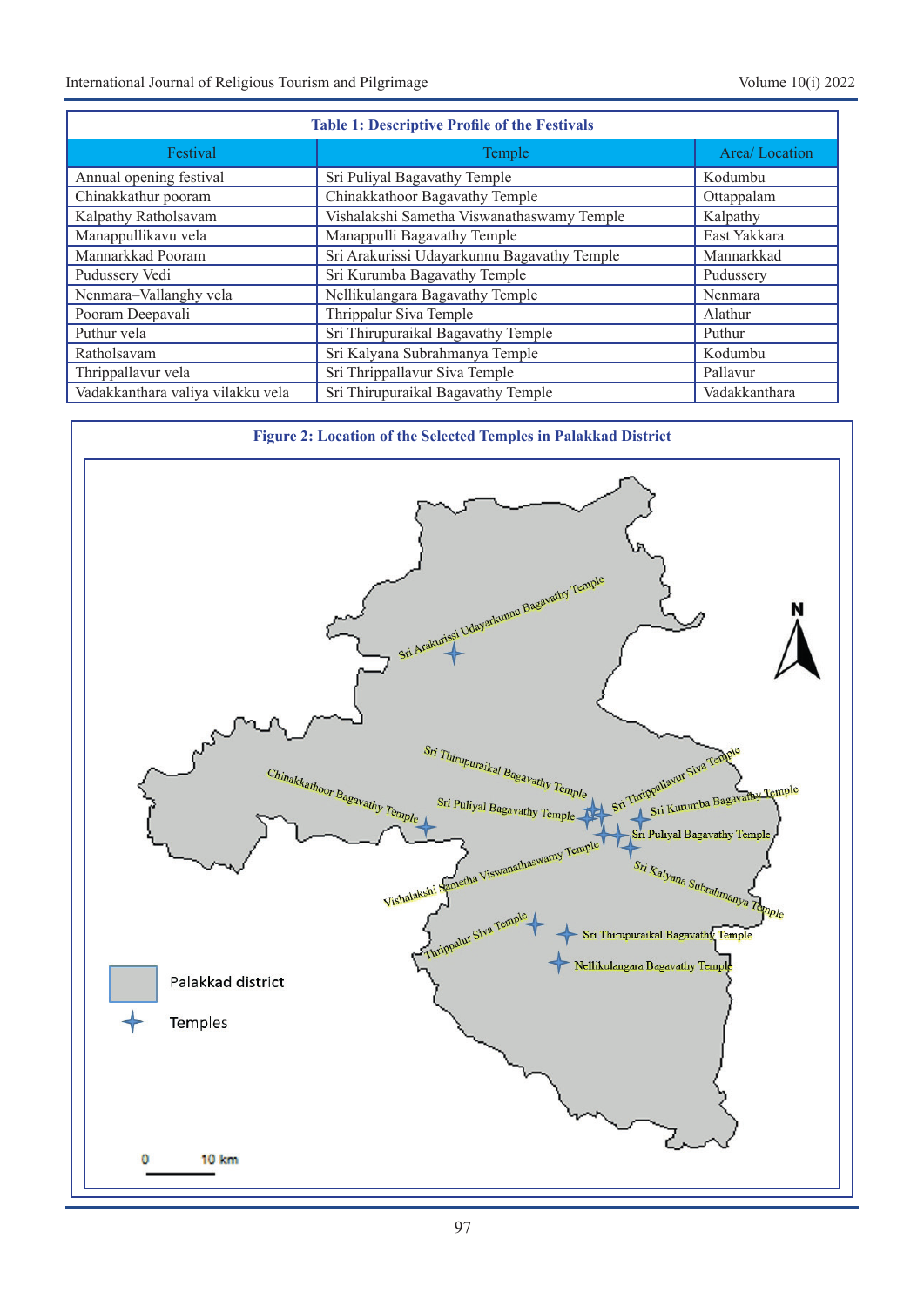of assessing the perceived socio-cultural and economic impacts of festivals, the scale was adopted from Small *et al*., (2005).

The two main research questions addressed in this study are:

- What are the positive and negative socio-cultural and economic impacts of the festivals on the local community?
- What is the relationship between positive economic and socio-cultural impacts and negative economic and socio-cultural impacts of these religious festivals?

The questionnaire was developed based on a literature review of event impact studies. There is no standardised instrument to measure the community's perception of economic and socio-cultural impacts of events in an integrated manner. Therefore, an instrument with 48 items was developed along with necessary demographics by reviewing the works of multiple authors (Small *et al*., 2005; Gursoy *et al*., 2004; Getz, 2010; Viviers & Slabbert, 2012). The statements were measured using a well-defined five-point Likert scale.

### *Selected temples and their festivals:*

*Sri Puliyal Bagavathy Temple:* A famous Hindu religious centre in the Kodumbu locality of Palakkad, the sanctum of the Sri Puliyal Bagavathy Temple is open only once a year. However, devotees can visit the temple and offer worship on other days. The annual opening happens on the first Monday after the 10<sup>th</sup> day of *Dhanu<sup>25</sup>* month of the Malayalam calendar which usually falls in December. This day is celebrated by the local people and other visitors who come from neighbouring states.

*Chinakkathoor Bagavathy Temple:* This temple is situated in Palappuram, Ottappalam. The temple festival, Chinakkathoor Pooram, is celebrated on the day of *Makam* star of *Kumbham* month in the Malayalam calendar which takes place in February or March. The festival lasts for ten days. A huge procession of 28 tuskers accompanied by a traditional orchestra and art forms offer a visual treat to visitors.

*Vishalakshi Sametha Viswanathaswamy Temple:* Situated in Kalpathy near Palakkad town, this temple hosts the famous Kalpathy *ratholsavam26.* The festival takes place over the last three days of the Malayalam month of *Thulam27*, which falls in the English month of November. It attracts foreigners and people from other states. Three chariots carrying the idols of deities are drawn through the streets of the village by the local people with the help of elephants over three days of the festival.

*Manappulli Bagavathy Temple:* This temple is over 2000 years old and is located in the East Yakkara area of the Palakkad district. It hosts a famous festival known as Manappullikavu vela. The festival starts on the first Friday of the Malayalam month of *Kumbham* and ends with grand celebrations on the fourteenth day. It usually falls between the last week of February and the first week of March.

*Sri Arakurissi Udayarkunnu Bagavathy Temple:* The temple is situated in Mannarkkad region of Palakkad. The famous Mannarkkad pooram honouring the deity of the temple is celebrated here annually. It usually falls in the Malayalam month of *Kumbham* and takes place over 7 days.

*Sree Kurumba Bagavathy Temple:* This temple is located in the Pudussery town of Palakkad and is believed to have been built around 500 years ago. The most famous temple festival here is the Pudussery *vedi*. 28 Vedi means fireworks. The festival is named so because of the unique and extravagant display of fireworks that takes place as part of the celebrations. The festival is celebrated on the first Friday of the Malayalam month of *Kumbham*, which usually falls in February or March.

*Nellikulangara Bagavathy Temple:* This is a very old temple and is famous for the Nenmara Vallanghy vela, which is their annual temple festival. The festival is conducted like a competition between the two villages of Nenmara and Vallanghy and takes place over 20 days. It is usually conducted on the  $20<sup>th</sup>$  day of the Malayalam month *Meenam<sup>29</sup>* (which falls on April 2<sup>nd</sup> or 3<sup>rd</sup> each year).

- 27 *Thulam*: Third month on Malayalam calendar. Corresponds to October-November months.
- 28 *Vedi*: Massive fireworks.
- 29 *Meenam*: Eighth month on Malayalam calendar. Corresponds to March -April.

<sup>25</sup> *Dhanu*: Fifth month on Malayalam calendar. Corresponds to December–January months.

<sup>26</sup> *Ratholsavam*: A festival in which decorated carts/chariots carrying the idol of the deity will be pulled by devotees around the temple and associated areas. It is considered that the deity is visiting its people on this day.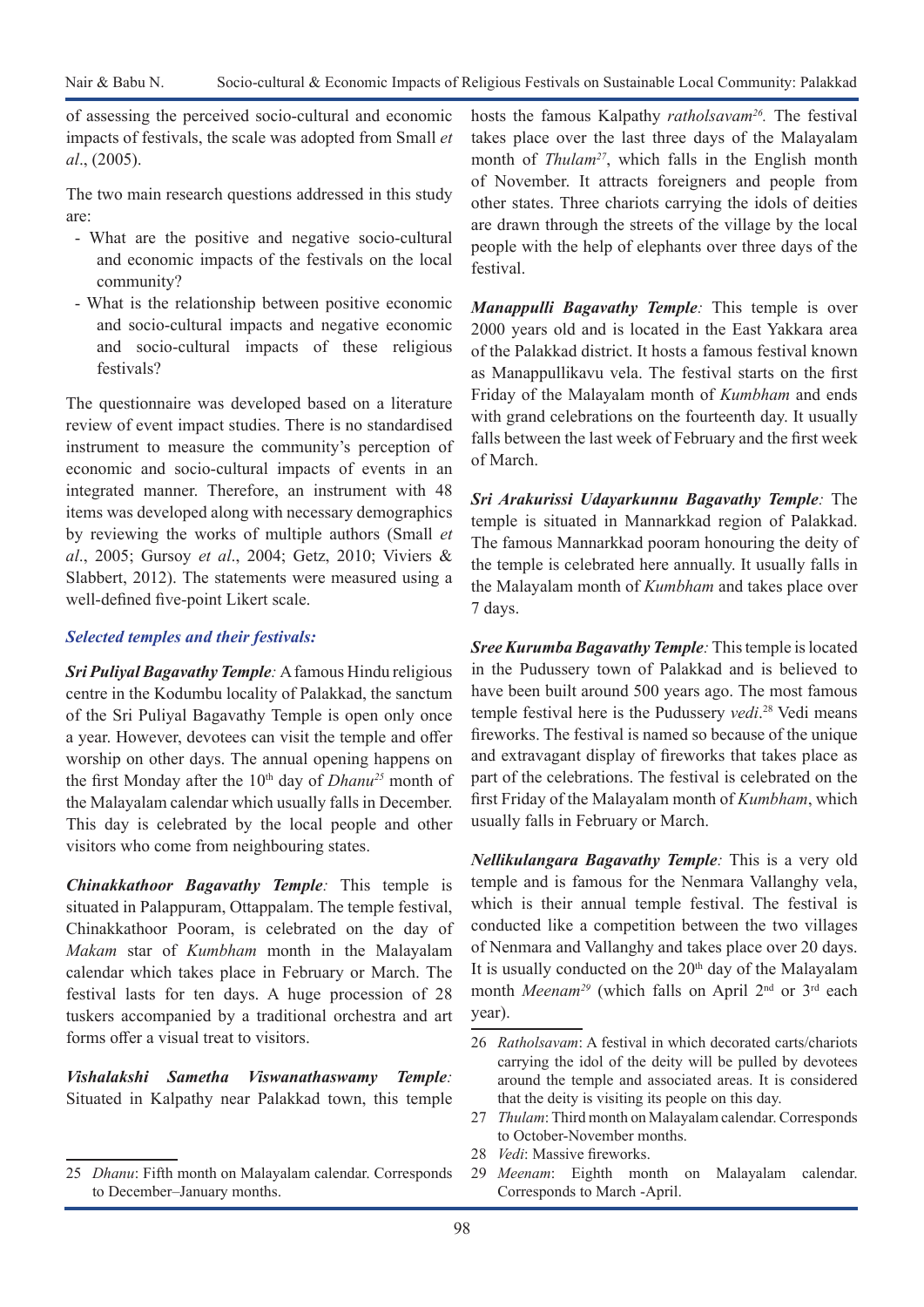| <b>Table 2: Descriptive Statistics</b>                                                |             |                                                            |             |  |  |
|---------------------------------------------------------------------------------------|-------------|------------------------------------------------------------|-------------|--|--|
| <b>Positive Socio-cultural Impact Variables</b>                                       | <b>Mean</b> | <b>Negative Socio-cultural Impact Variables</b>            | <b>Mean</b> |  |  |
| Increased pride                                                                       | 4.35        | Disturb the normal routine of the residents                | 3.12        |  |  |
| Strengthening of ties                                                                 | 4.38        | Visitors disturb the privacy of the residents              | 3.34        |  |  |
| Opportunities to communicate                                                          | 4.17        | Increase in traffic and traffic jams                       | 3.01        |  |  |
| Opportunity to learn new skills                                                       | 3.94        | Disturbing noise                                           | 3.40        |  |  |
| Opportunity to escape from routine life                                               | 4.38        | Overcrowding in the community and facilities               | 3.39        |  |  |
| Improve community services                                                            | 4.15        | Overcrowding in public transport                           | 3.17        |  |  |
| Improve cultural facilities                                                           | 3.98        | Increased consumption of alcohol and drugs                 | 3.42        |  |  |
| Opportunity to have fun                                                               | 4.30        | Increase in crime rate                                     | 3.35        |  |  |
| Increased entertainment opportunities                                                 | 4.12        | Frustration because of the increased number of<br>visitors | 2.74        |  |  |
| Opportunities for social interaction                                                  | 4.14        | Road closures and redirections                             | 3.35        |  |  |
| Increased opportunities for cultural experiences                                      | 4.07        | Increase in vandalism                                      | 3.14        |  |  |
| Opportunity to host family and friends                                                | 4.15        | Rowdy and delinquent behaviour                             | 3.06        |  |  |
| More visitors to the community                                                        | 4.19        | Increase in litter                                         | 3.22        |  |  |
| Joy of hosting visitors                                                               | 4.11        | Crowding in local shops and facilities                     | 3.53        |  |  |
| Diversity of people visiting                                                          | 4.15        |                                                            |             |  |  |
| Sense of community ownership                                                          | 4.01        |                                                            |             |  |  |
| Enhanced community identity                                                           | 3.97        |                                                            |             |  |  |
| Opportunity to display the uniqueness and speciality of<br>the community to outsiders | 4.10        |                                                            |             |  |  |
| Encourages tourism                                                                    | 4.10        |                                                            |             |  |  |
| Sense of togetherness                                                                 | 4.22        |                                                            |             |  |  |
| Groups work together to achieve goals of festival                                     | 4.11        |                                                            |             |  |  |
| Local residents display their talent                                                  | 4.27        |                                                            |             |  |  |
| <b>Positive Economic Impact Variables</b>                                             | <b>Mean</b> | <b>Negative Economic Impact Variables</b>                  | <b>Mean</b> |  |  |
| Opportunity to improve the city                                                       | 4.08        | Increase in prices of goods and services                   | 2.66        |  |  |
| Attracts tourists who spend more                                                      | 3.99        | Increase in overall costs of living                        | 3.29        |  |  |
| Create new job opportunities                                                          | 3.95        | Increase in rent rates                                     | 2.69        |  |  |
| Develop new businesses                                                                | 4.04        |                                                            |             |  |  |
| Improves local life quality and standards                                             | 3.95        |                                                            |             |  |  |
| Greater profit to local businesses                                                    | 4.16        |                                                            |             |  |  |
| Promotes awareness about the destination                                              | 3.91        |                                                            |             |  |  |
| More investment in the community's economy                                            | 4.08        |                                                            |             |  |  |
| Increases property value                                                              | 3.89        |                                                            |             |  |  |

*Thrippalur Siva Temple:* The temple is located in Alathur, Palakkad. It is believed to have been built around 1500 years ago by Gharamahirshi, a Hindu saint. *Mahasivarathri* and *Deepavali30* are the main festivals of this temple.

*Puthur Sri Thiruparaikal Bagavathy Temple:* The main deity in this temple is Goddess *Badrakali*. The main festival is the annual temple festival, which begins on the first Friday of the Malayalam month of *Meenam* with a flag hoisting ceremony and ends on the last Friday of the same month.

*Sri Kalyana Subrahmanya Temple:* This temple is believed to have been built around 500 years ago. *Ratholsavam* is the main festival of the temple. It is celebrated on the day of the *Pooyam31* star in the Malayalam month of *Makaram32* Decorated chariots or carts carrying the idol of the deity are pulled by devotees with the help of elephants, and they are accompanied by people playing traditional musical instruments. This parade is the highlight of the festival.

<sup>30</sup> *Deepavali*: It is known as the festival of lights marking the victory of good over evil. Usually falls in October or November.

<sup>31</sup> *Pooyam*: Eighth star among the 27 stars in Malayalam astrology.

<sup>32</sup> *Makaram*: Sixth month on Malayalam calendar. Corresponds to January- February.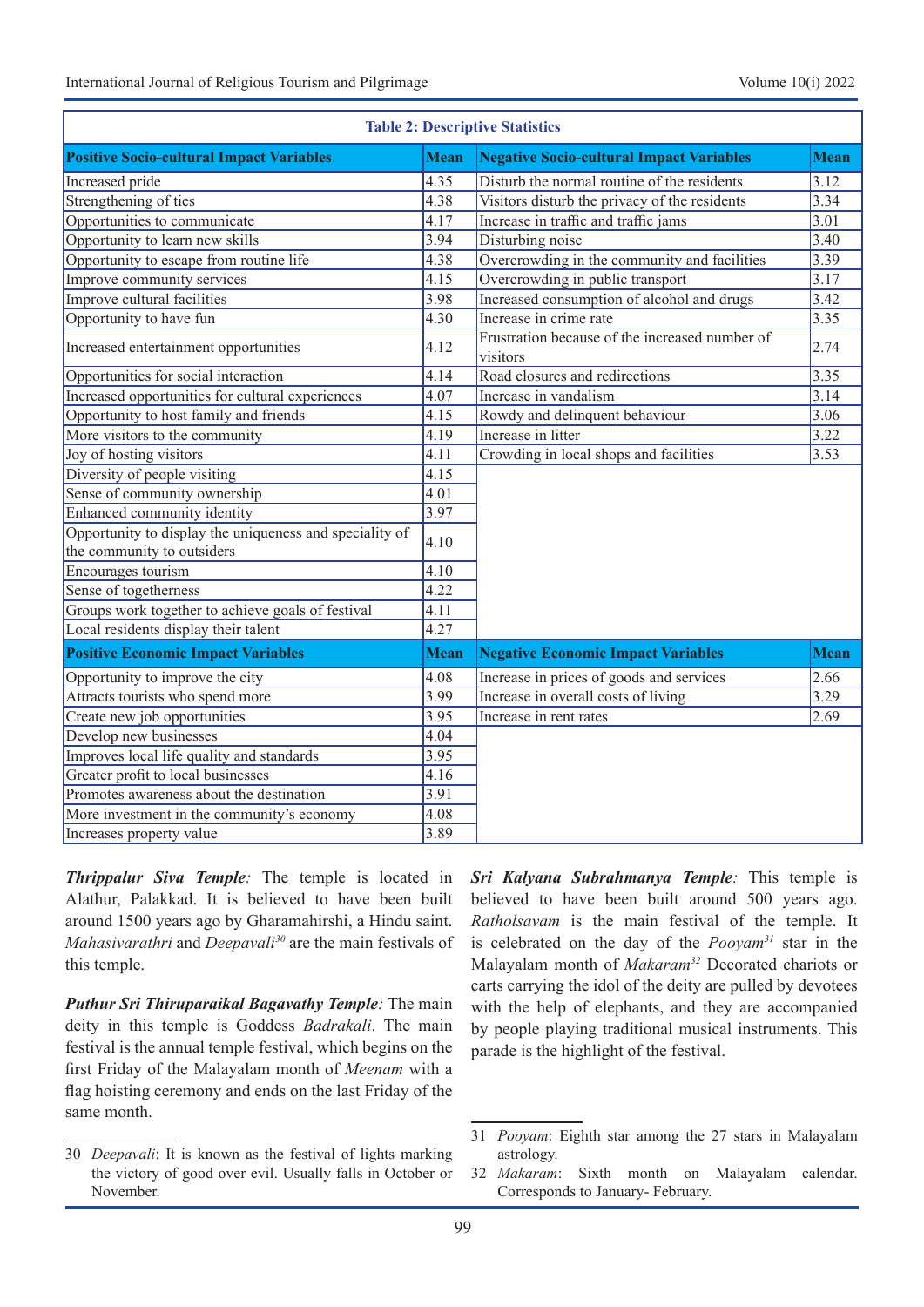*Sri Thrippallavur Siva temple:* This is one of the 108 *shivalayas33* across Kerala. *Deepavali vaavu34* is the famous festival of the temple. It is celebrated on the day before the New Moon in the Malayalam month of *Thulam*, that is, October–November.

*Vadakkanthara Sri Thirupuraikal Bagavathy Temple:* This temple hosts one of the famous festivals of Palakkad district, the Vadakkanthara valiya vilakku vela. This festival is held once every three years in the month of *Kumbham* (February-March) and attracts a large number of visitors even from neighbouring states.

## **Results and Discussion**

Table 2 presents the descriptive statistics for positive and negative socio-cultural and economic impacts. The mean values for positive socio-cultural and economic impacts ranged from 3.94 to 4.38, and from 3.89 to 4.16, respectively. This implies that the residents' opinions ranged from agreeing to strongly agreeing on the positive impacts of festivals. The mean value of the negative socio-cultural and economic impacts ranged from 2.74 to 3.53 and 2.66 to 3.29, respectively.

This shows that the respondents had a neutral view of the negative socio-economic impacts of festivals. The descriptive analysis indicated that the positive impacts outweighed the negative ones. Community identity, pride, and family and community reunion were the most evidently accepted factors among the community.

### *Positive Socioeconomic Impact*

Principal component analysis (PCA) was conducted to simplify a large number of variables (48 items) into a smaller and more manageable number of critical factors or dimensions to summarise the economic and sociocultural impacts resulting from these religious festivals. The Kaiser-Meyer-Olkin measure of sample adequacy was above 0.6 for positive (0.703) and negative (0.907) impacts. Thus, this measure was significant enough to carry out factor analysis.

The 31 positive socioeconomic variables were extracted to 9 variables with an Eigenvalue higher than 1.00. The cumulative percentage variables explained by these 9 factors was 72.982. These 9 factors explained nearly 73% of the positive socio-economic impacts of these religious festivals.

- 33 *Shivalayas*: Home of Lord Shiva; There are 108 shivalayas in Kerala.
- 34 *Vaavu*: New moon and Full moon days.

| <b>Variables</b>                                 |              |                           |                                    |  |
|--------------------------------------------------|--------------|---------------------------|------------------------------------|--|
| <b>Initial Eigenvalues</b>                       |              |                           |                                    |  |
| <b>Component</b>                                 | <b>Total</b> | $%$ of<br><b>Variance</b> | <b>Cumulative</b><br>$\frac{0}{0}$ |  |
| 1                                                | 8.179        | 26.384                    | 26.384                             |  |
| $\overline{2}$                                   | 2.879        | 9.288                     | 35.673                             |  |
| $\overline{3}$                                   | 2.447        | 7.892                     | 43.565                             |  |
| $\overline{4}$                                   | 2.247        | 7.249                     | 50.813                             |  |
| $\overline{5}$                                   | 1.733        | 5.590                     | 56.404                             |  |
| $\overline{6}$                                   | 1.509        | 4.869                     | 61.272                             |  |
| $\boldsymbol{7}$                                 | 1.330        | 4.291                     | 65.563                             |  |
| 8                                                | 1.205        | 3.887                     | 69.449                             |  |
| 9                                                | 1.095        | 3.533                     | 72.982                             |  |
| 10                                               | .895         | 2.886                     | 75.868                             |  |
| 11                                               | .848         | 2.737                     | 78.605                             |  |
| 12                                               | .718         | 2.316                     | 80.921                             |  |
| 13                                               | .685         | 2.208                     | 83.129                             |  |
| 14                                               | .619         | 1.997                     | 85.127                             |  |
| 15                                               | .555         | 1.792                     | 86.918                             |  |
| 16                                               | .517         | 1.669                     | 88.587                             |  |
| 17                                               | .486         | 1.569                     | 90.156                             |  |
| 18                                               | .465         | 1.500                     | 91.656                             |  |
| 19                                               | .386         | 1.244                     | 92.900                             |  |
| 20                                               | .334         | 1.076                     | 93.976                             |  |
| 21                                               | .296         | .954                      | 94.930                             |  |
| $\overline{22}$                                  | .254         | .819                      | 95.749                             |  |
| $\overline{23}$                                  | .244         | .788                      | 96.538                             |  |
| 24                                               | .200         | .644                      | 97.182                             |  |
| $\overline{25}$                                  | .181         | .585                      | 97.766                             |  |
| 26                                               | .158         | .511                      | 98.277                             |  |
| $\overline{27}$                                  | .140         | .451                      | 98.729                             |  |
| 28                                               | .134         | .433                      | 99.161                             |  |
| 29                                               | .105         | .339                      | 99.500                             |  |
| 30                                               | .097         | .312                      | 99.812                             |  |
| 31                                               | .058         | .188                      | 100.000                            |  |
| Extraction Method: Principal Component Analysis. |              |                           |                                    |  |

**Table 3: Eigen Values of Factor Analysis for Positive** 

A 9-factor structure (Table 4) for 27 items was developed based on a PCA with a varimax rotation. Based on the similarities among the variables, the factors identified were named as follows:

destination development (4 items), quality of life (4 items), community cohesion (3 items), community identity (4 items), opportunity to socialise (4 items), community development (2 items), entertainment opportunities (2 items), capacity building and development (2 items), and individual development (2 items).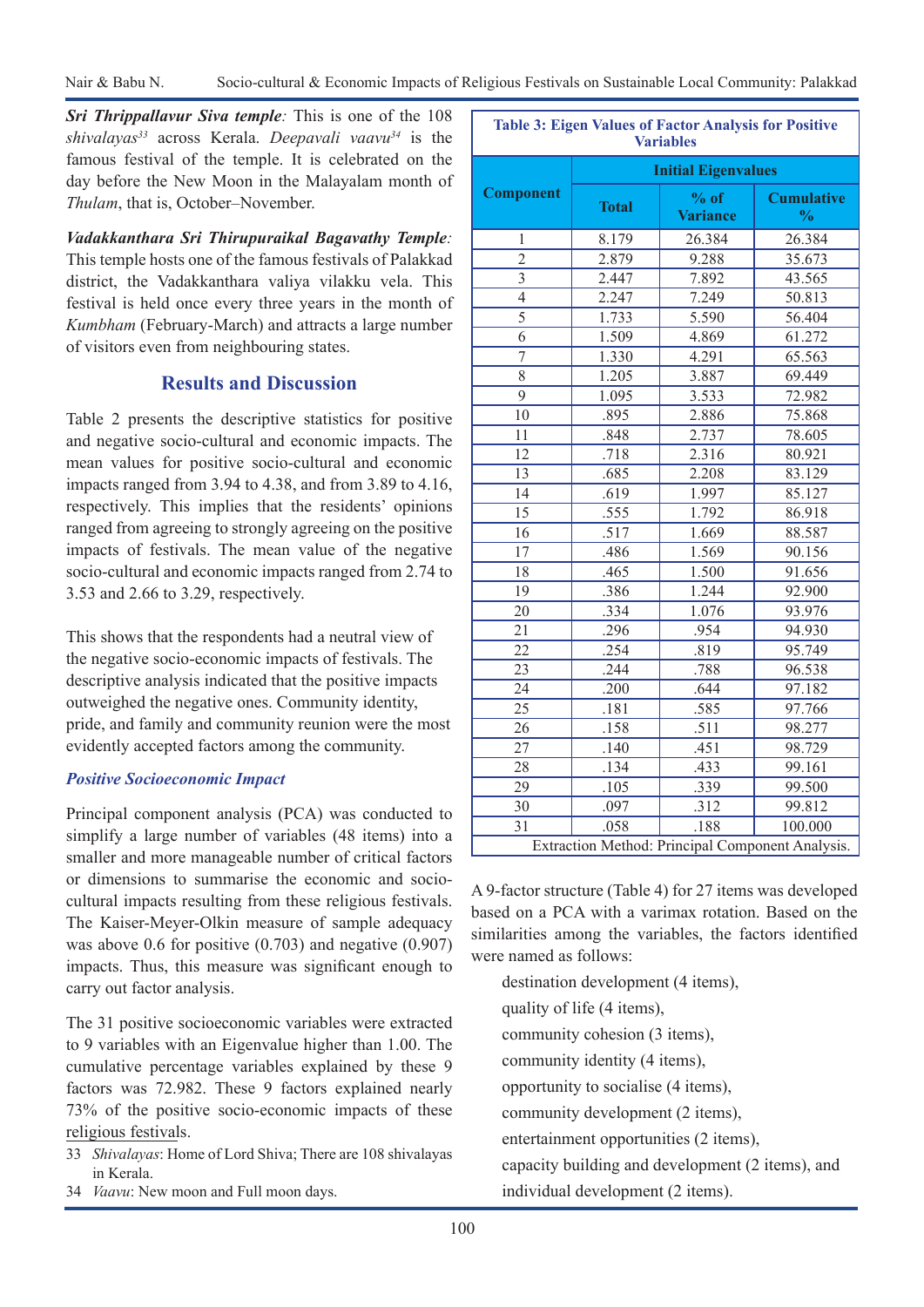| <b>Table 4: Factors Extracted for Positive Variables</b> |                                                                                                                                       |                                                                                                |  |
|----------------------------------------------------------|---------------------------------------------------------------------------------------------------------------------------------------|------------------------------------------------------------------------------------------------|--|
| <b>Factor</b><br><b>Identified</b>                       | <b>Variables</b>                                                                                                                      | <b>Supportive Results</b>                                                                      |  |
|                                                          | Encourages tourism (.547)                                                                                                             | Saayman & Saayman, 2012; Viviers & Slabbert, 2012                                              |  |
| Destination<br>Development                               | Promotes awareness on the destination<br>(.718)                                                                                       | Boo & Busser, 2006; Jago et al., 2003; Getz, 2010                                              |  |
|                                                          | More investment in the community's<br>economy (.778)                                                                                  | McHone & Rungeling, 2000; Tyrrell & Johnston, 2001;<br>Viviers & Slabbert, 2012                |  |
|                                                          | Increases property value (.795)                                                                                                       | Kreag, 2006; Slabbert, 2000; Viviers & Slabbert, 2012                                          |  |
|                                                          | Opportunities for social interactions<br>(.568)                                                                                       | Fredline & Faulkner, 2002; Adendorff, 2008; Viviers &<br>Slabbert, 2012                        |  |
|                                                          | Creates new job opportunities (.891)                                                                                                  | Yolal et al., 2016; Lasso & Dahles, 2018                                                       |  |
| Quality of Life                                          | Develops new businesses (.743)                                                                                                        | Kreag, 2006; Saayman & Saayman, 2012; Viviers &<br>Slabbert, 2012                              |  |
|                                                          | Improves local life quality and standards<br>(.587)                                                                                   | Ui et al., 2016                                                                                |  |
| Community<br>Cohesion                                    | Increased pride (.722)<br>Strengthening of ties (.826)                                                                                | Gursoy et al., 2004                                                                            |  |
|                                                          | Opportunities to communicate (.694)                                                                                                   | Rao, 2001; Gursoy et al., 2004                                                                 |  |
|                                                          | Diversity of visitors (.507)                                                                                                          | Shone & Parry, 2004; Small et al., 2005; Viviers &<br>Slabbert, 2012                           |  |
| Community                                                | Sense of community ownership (.877)                                                                                                   | Andereck et al., 2005; Wood, 2006; Nunkoo & Gursoy,<br>2012; Gursoy et al., 2004               |  |
| Identity                                                 | Enhanced Community identity (.761)<br>Opportunity to display the uniqueness<br>and speciality of the community to<br>outsiders (.509) |                                                                                                |  |
|                                                          | Increased opportunities for cultural<br>experiences (.557)                                                                            | Gibson & Davidson, 2004; Getz, 2010                                                            |  |
| Socialising<br>Opportunity                               | Opportunity to host family and friends<br>(.605)                                                                                      | Fredline & Faulkner, 2002; Adendorff, 2008; Delamere et<br>al., 2001; Viviers & Slabbert, 2012 |  |
|                                                          | More visitors to the community (.754)<br>Joy of hosting visitors (.786)                                                               | Fredline et al., 2003a; Delamere et al., 2001; Waitt, 2003;<br>Viviers & Slabbert, 2012        |  |
| Community                                                | Improve community services (.724)                                                                                                     | Acha-Anyi & Dlamini, 2019                                                                      |  |
| Development                                              | Improve cultural facilities (.856)                                                                                                    | Besculides et al., 2002; Gursoy et al., 2004                                                   |  |
| Entertainment                                            | Opportunity to have fun (.822)                                                                                                        | Fredline & Faulkner, 2002; Adendorff, 2008; Viviers &<br>Slabbert, 2012                        |  |
| Opportunities                                            | Increased entertainment opportunities<br>(.860)                                                                                       | Viviers & Slabbert, 2012                                                                       |  |
| Capacity<br>Building and<br>Development                  | Local residents display their talents (.738)                                                                                          |                                                                                                |  |
|                                                          | Opportunity to improve the city (.546)                                                                                                | Gursoy et al., 2004; Wood, 2006; Viviers & Slabbert,<br>2012                                   |  |
| Individual                                               | Opportunity to learn new skills (.504)                                                                                                | Kreag, 2006; Gursoy et al., 2007; Viviers & Slabbert,<br>2012                                  |  |
| Development                                              | Opportunity to escape from routine life<br>(.745)                                                                                     |                                                                                                |  |

As propound in the table these impact factors were supported with the above results. The unique factors that were extracted as new variables were as follows. Under community identity, the factors were 'Enhanced community identity' (.761) and 'Opportunity to display the uniqueness and speciality of the community to

outsiders' (.509). Under the capacity building, the factor was 'Local residents display their talents' (.738). Under individual development, the factor was 'Opportunity to escape from routine life' (.745). The local community felt that religious festivals had strong socio-cultural and economic benefits for the community.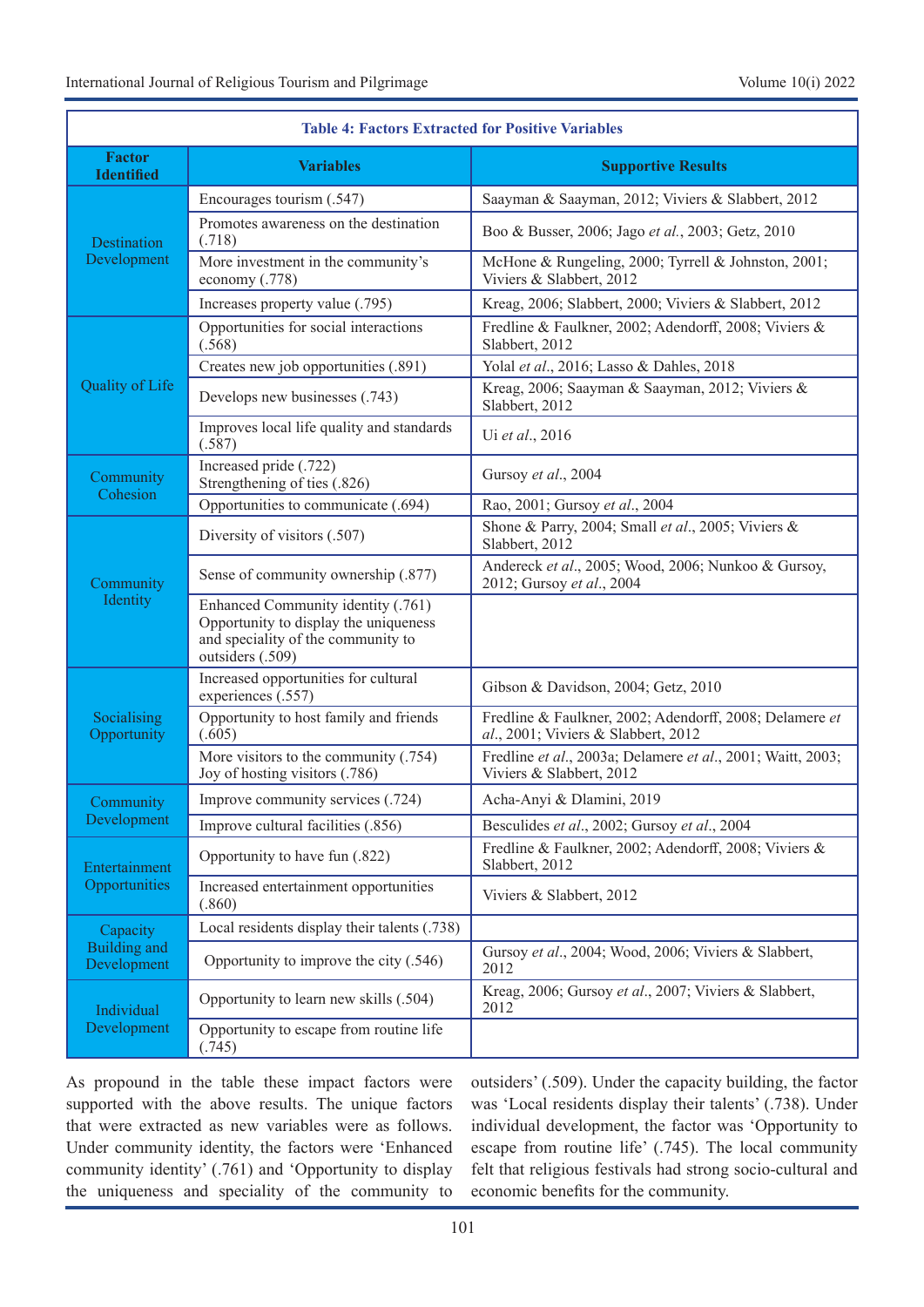### *Negative Socioeconomic Impacts*

The 17 negative socioeconomic variables were extracted to 3 variables with an Eigenvalue higher than 1.00. The cumulative percentage variables explained by these 9 factors was 69.314. These three factors explained nearly 69% of the positive socio-economic impacts of these religious festivals.

A three-factor structure (Table 6) for negative variables was developed from 17 items. The factors identified were named as follows:

Conflicts (9 items),

Inconvenience (5 items), and

Personal frustration (3 items).

These variables were supported by Viviers and Slabbert (2012) and Gursoy *et al*. (2004).

Correlation tells us whether the relationship between variables is positive or negative, and how strong it is. In this study, correlation analysis was conducted to identify how the four variables under study: positive and negative socio-cultural and economic impacts influence each other. Table 7 presents the results of the correlation analyses. When the local communities have positive economic impacts, it will lead to positive socio-cultural impacts. Similarly, negative economic impacts will lead to negative socio-cultural impacts.

| <b>Table 5: Eigen Values of Factor Analysis for</b><br><b>Negative Variables</b> |                            |                           |                                    |  |
|----------------------------------------------------------------------------------|----------------------------|---------------------------|------------------------------------|--|
| <b>Component</b>                                                                 | <b>Initial Eigenvalues</b> |                           |                                    |  |
|                                                                                  | <b>Total</b>               | $%$ of<br><b>Variance</b> | <b>Cumulative</b><br>$\frac{0}{0}$ |  |
| 1                                                                                | 9.106                      | 53.562                    | 53.562                             |  |
| $\overline{2}$                                                                   | 1.622                      | 9.540                     | 63.102                             |  |
| 3                                                                                | 1.056                      | 6.212                     | 69.314                             |  |
| $\overline{\mathbf{4}}$                                                          | .771                       | 4.533                     | 73.846                             |  |
| 5                                                                                | .740                       | 4.354                     | 78.200                             |  |
| 6                                                                                | .625                       | 3.676                     | 81.876                             |  |
| 7                                                                                | .493                       | 2.902                     | 84.778                             |  |
| 8                                                                                | .461                       | 2.712                     | 87.490                             |  |
| 9                                                                                | .371                       | 2.183                     | 89.673                             |  |
| 10                                                                               | .317                       | 1.863                     | 91.536                             |  |
| 11                                                                               | .291                       | 1.711                     | 93.246                             |  |
| 12                                                                               | .265                       | 1.557                     | 94.803                             |  |
| 13                                                                               | .241                       | 1.415                     | 96.218                             |  |
| 14                                                                               | .186                       | 1.097                     | 97.315                             |  |
| 15                                                                               | .184                       | 1.084<br>98.399           |                                    |  |
| 16                                                                               | .165                       | .971                      | 99.370                             |  |
| 17                                                                               | .107                       | .630                      | 100.000                            |  |
| Extraction Method: Principal Component Analysis.                                 |                            |                           |                                    |  |

The results show that there is a statistically significant, linear relationship between negative socio-cultural and economic impacts, with a Pearson's r-value of 0.809. That is, when the perception of the negative sociocultural impact of a festival by a community is increasing or decreasing the negative economic impact will also be

| <b>Table 6. Factors Extracted for Negative Variables</b> |                                                                                                                                                                                 |                                                                                                     |  |  |
|----------------------------------------------------------|---------------------------------------------------------------------------------------------------------------------------------------------------------------------------------|-----------------------------------------------------------------------------------------------------|--|--|
| <b>Factor</b><br><b>Identified</b>                       | <b>Variables</b>                                                                                                                                                                | <b>Supportive Results</b>                                                                           |  |  |
| <b>Conflicts</b>                                         | Visitors disturb the privacy of local residents (.656)<br>Road closures and redirections (.637)<br>Increasing vandalism (.815)<br>Crowding in local shops and facilities (.640) | Delamere <i>et al.</i> , 2001;<br>Tosun, 2002;<br>Small et al., 2005;<br>Viviers and Slabbert, 2012 |  |  |
|                                                          | Rowdy and delinquent behaviour (.728)<br>Increased litter (.777)                                                                                                                | Fredline et al., 2003b;<br>Small et al., 2005;<br>Waitt, 2003                                       |  |  |
|                                                          | Increase in the price of goods and services (.658)<br>Increase in overall costs of living (.723)<br>Increase rent rates (.591)                                                  | Tosun, 2002;<br>Gursoy et al., 2004                                                                 |  |  |
| Inconvenience                                            | Disturbing noise (.593)<br>Overcrowding in the community and facilities (.756)<br>Overcrowding in public transport (.759)                                                       | Mowforth and Munt, 2003;<br>Fredline et al., 2003;<br>Gursoy et al., 2004                           |  |  |
|                                                          | Increased consumption of alcohol and drugs (.789)<br>Increase in crime rates (.625)                                                                                             | Kreag, 2006;<br>Gursoy et al., 2004;<br>Waitt, 2003;<br>Viviers and Slabbert, 2012                  |  |  |
| Personal<br>frustration                                  | Disturbing the normal routine of local residents (.834)<br>Increase in traffic and traffic jams (.816)<br>Frustration because of the increased number of visitors (.724)        | Delamere et al., 2001;<br>Tosun, 2002;<br>Small et al., 2005;<br>Viviers and Slabbert, 2012         |  |  |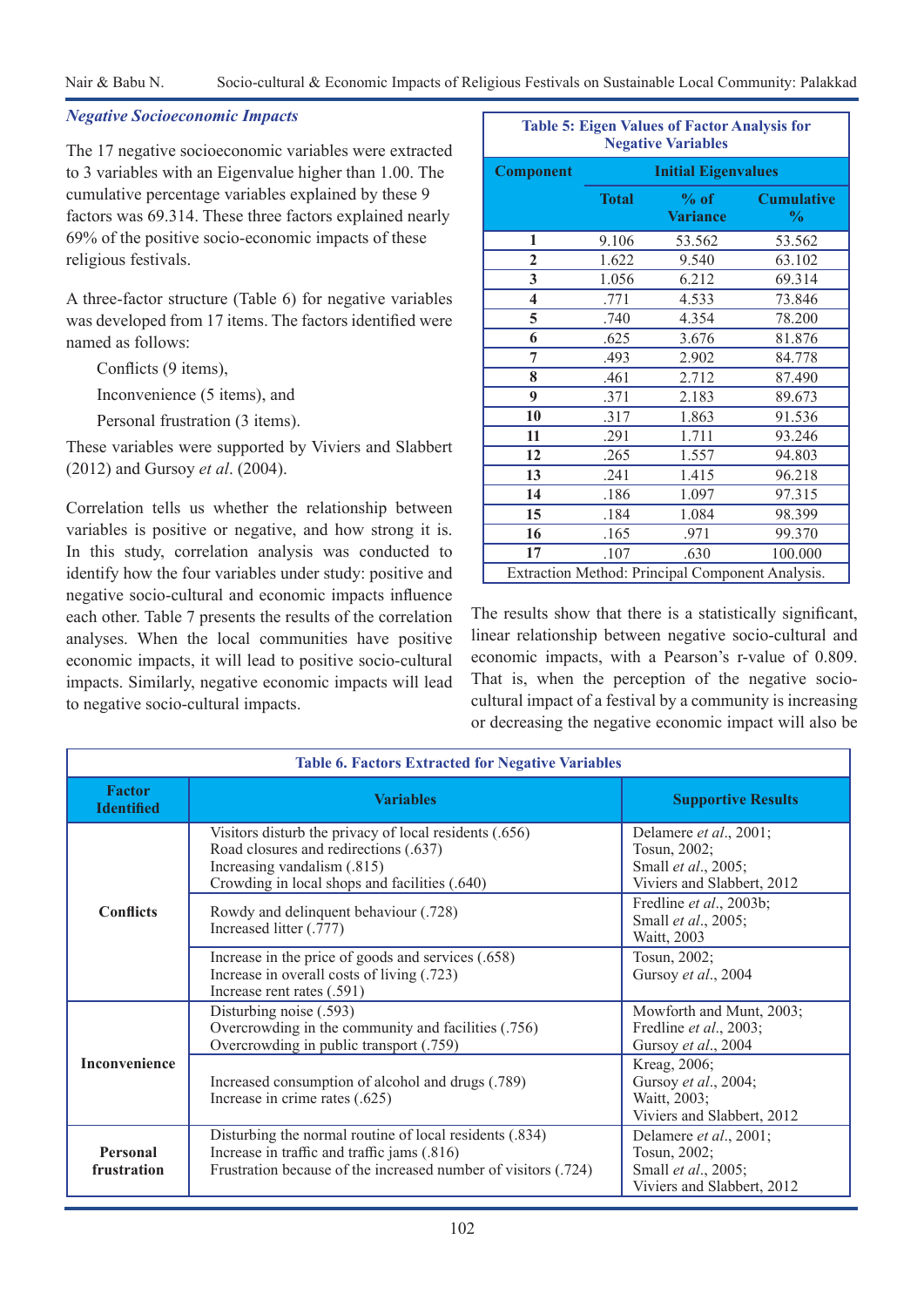| <b>Table 7: Correlation Analysis</b>                         |                     |                                    |                                 |                                      |                                |  |
|--------------------------------------------------------------|---------------------|------------------------------------|---------------------------------|--------------------------------------|--------------------------------|--|
|                                                              |                     | Positive socio-<br>cultural impact | Positive<br>economic.<br>impact | Negative<br>socio-cultural<br>impact | Negative<br>economic<br>impact |  |
| <b>Positive socio-cultural</b>                               | Pearson Correlation |                                    | $.565***$                       | $-.069$                              | $-.031$                        |  |
| impact                                                       | Sig. (2-tailed)     |                                    | .000                            | .156                                 | .528                           |  |
| Positive economic impact                                     | Pearson Correlation | $.565**$                           |                                 | .017                                 | $.107*$                        |  |
|                                                              | Sig. (2-tailed)     | .000.                              |                                 | .721                                 | .029                           |  |
| Negative socio-cultural                                      | Pearson Correlation | $-.069$                            | .017                            |                                      | $.809**$                       |  |
| impact                                                       | Sig. (2-tailed)     | .156                               | .721                            |                                      | .000.                          |  |
| <b>Negative economic</b>                                     | Pearson Correlation | $-.031$                            | $.107*$                         | $.809**$                             |                                |  |
| impact                                                       | Sig. (2-tailed)     | .528                               | .029                            | .000                                 |                                |  |
| **. Correlation is significant at the 0.01 level (2-tailed). |                     |                                    |                                 |                                      |                                |  |
| *. Correlation is significant at the 0.05 level (2-tailed).  |                     |                                    |                                 |                                      |                                |  |

perceived to be having the same change and vice versa. A comparatively lesser but positive correlation was identified between positive socio-cultural and economic impacts, with a Pearson's r-value of 0.565.

## **Conclusion**

Using PCA, nine factors were extracted for the positive impacts of festivals. These factors were an extension of those in Gursoy *et al*.'s (2004) validated scale of economic benefits: destination development, employment enhancement, and community development. Community cohesiveness attributes include community cohesion and community identity. Among social incentives, the constructs were opportunities to socialise and for entertainment (Gursoy *et al*., 2004; Viviers & Slabbert, 2012). The novel attributes of religious festivals were as follows. Under *Community identity*, the attributes included 'Enhanced community identity' (.761) and 'Opportunity to display the uniqueness and speciality of the community to outsiders' (.509). Under *Capacity building*, the attribute was: 'Local residents display their talents' (.738). Under *Individual development*, the attribute was 'Opportunity to escape from routine life' (.745). These were the new variables in this study. The negative impacts were also in line with those in Gursoy *et al*. (2004) and Viviers and Slabbert (2012). Economic costs included conflicts, social costs, inconvenience, and personal frustration.

The descriptive analysis and PCA showed that the positive impacts outweighed the negative ones. Correlation analysis showed that there was a positive correlation between negative socio-cultural and economic impacts; that is, negative economic impacts led to negative sociocultural impacts. Similarly, a positive correlation was

observed between positive socio-cultural and economic impacts; that is, positive economic impacts led to positive socio-cultural impacts in the local community.

This may sound obvious. However, if there is a high socio-cultural impact and a low economic impact, it may pull down the socio-cultural impacts. These views offer valuable insights on the practicality of the approach from the supply side. Although challenges are expected, research can seek to ascertain the positive and negative factors in adapting inclusive policies for the advancement of the local economy and sustainable tourism development in Palakkad, Kerala. A holistic approach by the three stakeholders, namely the hosts, guests, and service providers, to minimise negative and maximise positive impacts is recommended. Some of the most commonly reported negative impacts are: increases in vandalism, litter, traffic and traffic jams, and disturbance to normal routine life. These challenges can be controlled by forming youth volunteer groups from the National Service Scheme (NSS) and the Community Social Service (CSS) groups of the youth wing among higher education institutions in the state. However, religious tourism is an integral part of the social culture. Mass gatherings, crowds, rituals, and festivals form the core of worship. A real challenge for religious festivals in this present scenario, safety concerns, will supersede all other challenges leading to what might be termed as the survival of the safest. The safety of guests and hosts is critical in both the tactical and strategic planning for the reopening of festivals.

Faith, customs, and rituals are close to the community and bringing the community together. Hence, they are easy to adapt and adopt. They are also a means of preserving one's customs and beliefs. Religion serves as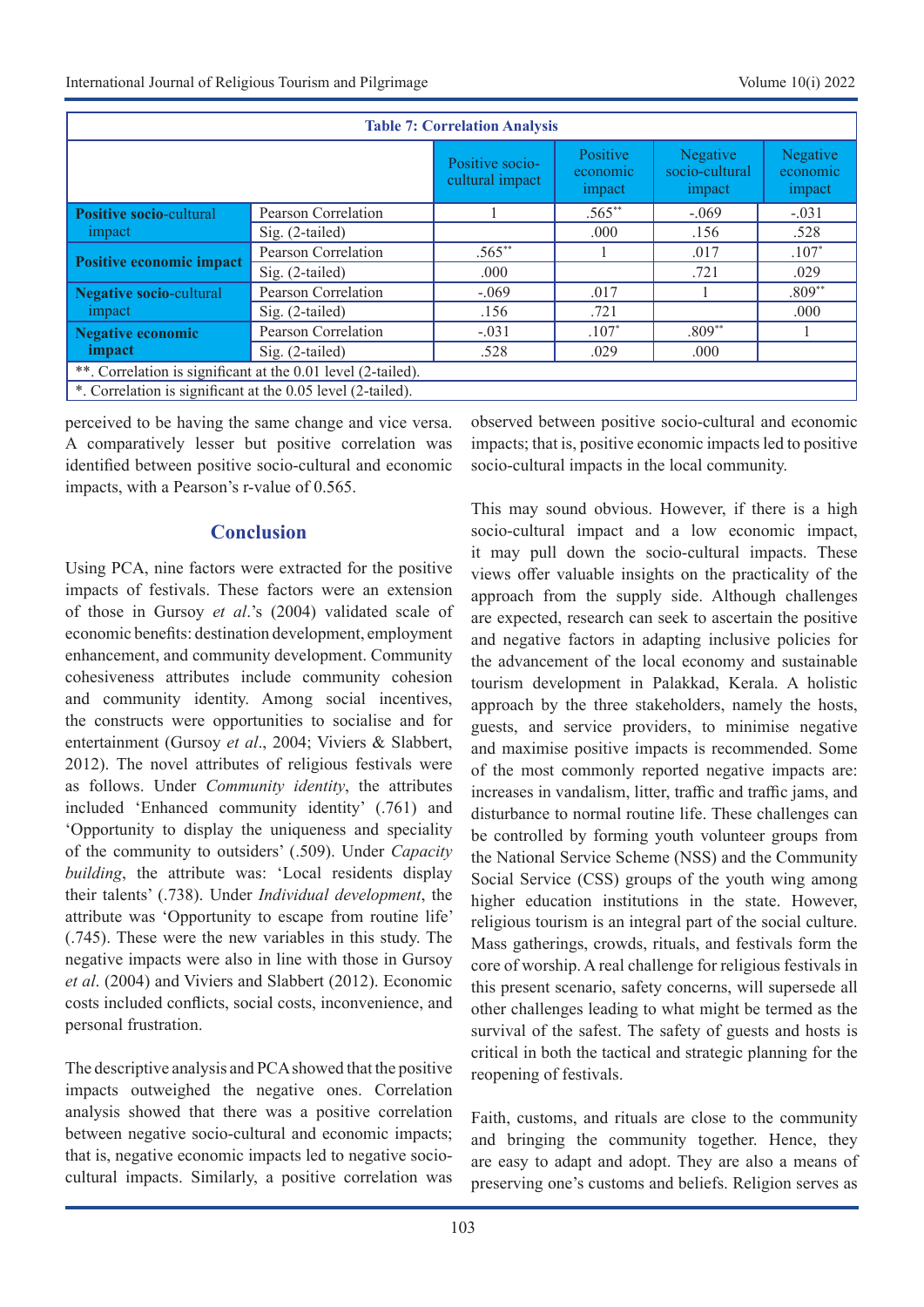a point of origin for indigenous art and artistry. These religious festivals often showcase ethnic folklore and authentic handicrafts. Community identity, capacity building, and individual development are unique to these religious festivals. This study shows that these festivals act as a site for family and community reunions. The local community and temple authorities can focus on these aspects collectively to minimise and maximise the negative and positive impacts, respectively, in their planning and implementation.

This study has some limitations. First, not all types of festivals were addressed in this study. It dealt with an area of research that has, to the best of the authors' knowledge, not been examined before. Thus, the results have unique significance. Due to the confidentiality of some information, accurate responses were not revealed by some of the respondents. Respondents may have marked the questionnaire in a manner which they feel is appropriate, yet it may not represent their personal feeling. Surveys such as this cannot be entirely accurate since each survey is subjected to the bias and prejudices of the respondents.

Future research can expand and diversify this study's themes in many ways. Future research can test the factors identified for positive and negative impacts with SEM and examine the mediation and moderation effects of these attributes. Furthermore, the scope of the study can be expanded to include festivals from other religions as well.

# **Funding and Conflicts**

The authors received no financial support for the research, authorship, and publication of this article. There are no conflicts of interest to declare.

### **References**

- Acha-Anyi P N and Dlamini N N (2019) Festival tourism as an instrument of sustainable livelihood in Eswatini. *GeoJournal of Tourism and Geosites* 26(3): 849–860.
- Adendorff E (2008) The social impact of the Klein Karoo national arts festival in Oudtshoorn. Unpublished magister dissertation, Potchefstroom: North West University.
- Andereck K L, Valentine KM, Knopf RC *et al*. (2005) Residents' perceptions of community tourism impacts. *Annals Tourism Research* 32(4): 1056-1076.
- Aukland K (2018) At the Confluence of Leisure and Devotion: Hindu Pilgrimage and Domestic Tourism in India. *International Journal of Religious Tourism and Pilgrimage* 6(1): 18-33. doi:https://doi.org/10.21427/D7ZB0B
- Babu V and Munjal S (2015) Oachira Panthrandu Vilakku: a study of culturally embedded festival aligned with economic benefits. *Worldwide Hospitality and Tourism Themes* 7(4): 403-416.
- Besculides A, Lee, M. E and McCormic, P J (2002) Residents' perceptions of the cultural benefits of tourism. *Annals of Tourism Research* 29(2): 303–319.
- Boo S and Busser J (2006) Impact analysis of a tourism festival on tourist's destination images. *Event Management* 9 (4): 223-237.
- Byunggook Kim (2014) What Facilitates a Festival Tourist? Investigating Tourists' Experiences at a Local Community Festival. *Asia Pacific Journal of Tourism Research* 20(9): 1005-1020.
- Chacko H E and Schaffer J D (1993) The evolution of a festival. *Tourism Management* 14(6): 475–482.
- Chwe M S Y (1998) Culture, circles and commercials: Publicity, common knowledge and social coordination. *Rationality and Society* 10(1): 47–75.
- Collins-Kreiner N (2018) Pilgrimage-Tourism: Common Themes in Different Religions. *International Journal of Religious Tourism and Pilgrimage*. 6(1): 8-17 doi:https:// doi.org/10.21427/D73428
- Davies L, Ramchandani G and Coleman R (2010) Measuring attendance: issues and implications for estimating the impact of free-to-view sports events. *International Journal of Sports Marketing and Sponsorship* 12(1): 11-23.
- Delamere TA, Wankel LM and Hinch TP (2001) Development of a scale to measure resident attitudes towards the social impact of community festivals, part 1: Item generation and purification of the measure. *Event Management* 7(1): 11-24.
- Durgamohan M (2015) The cultural and economic significance of Hampi festival. *Worldwide Hospitality and Tourism Themes* 7(4), 377 - 392.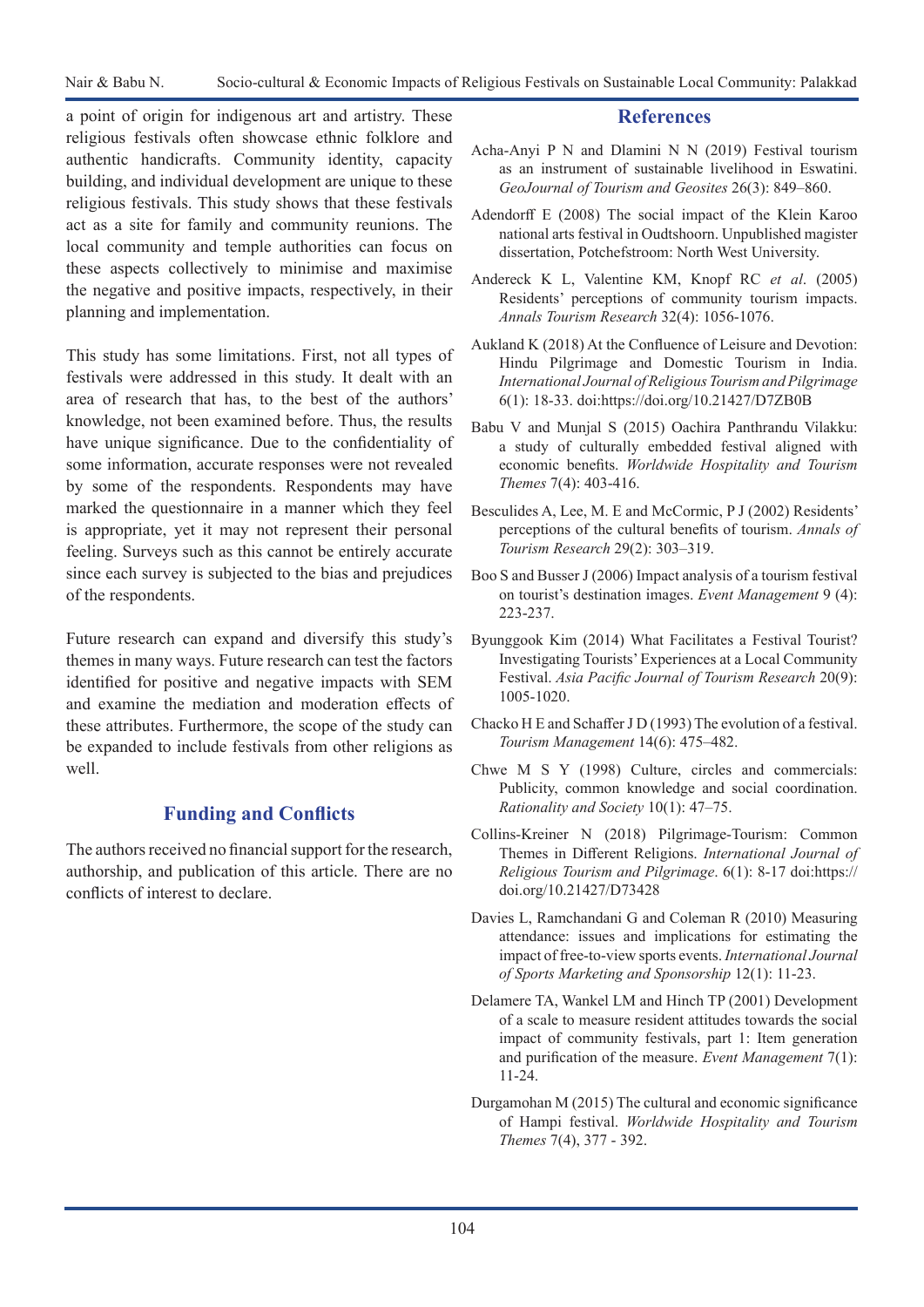- Dwyer L, Forsyth P and Spurr R (2005) Estimating the impacts of special events on an economy. *Journal of Travel Research*, 43(4): 351-359.
- Faulkner B and Tideswell C (1997) A framework for monitoring community impacts of tourism. *Journal of Sustainable Tourism* 5(1): 3-28.
- Felsenstein and Fleischer (2003) Local Festivals and Tourism Promotion: The Role of Public Assistance and Visitor Expenditure. *Journal of Travel Research* 41: 385-392.
- Ferdinand N and Williams N (2013) International festivals as experience production systems. *Tourism Management* 34: 202–210. 10.1016/j.tourman.2012.05.001.
- Fredline E and Faulkner B (2002) Variations in residents' reactions to major motor sport events. *Event Management* 7(2): 115-125.
- Fredline E, Deery M and Jago L (2003) Testing of a compressed generic instrument to assess host community perceptions of events: A case study of the Australian Open Tennis Tournament. *Event Management Research Conference.* Australian Centre for Event Management. Sydney: Griffith Business School.
- Fredline E, Jago L and Deery M (2003) The development of a generic scale to measure the social impact of events. *Event Management,* 8(1): 23-37.
- Gaur S S and Chapnerkar M (2015) Indian festivals: the contribution they make to cultural and economic wellbeing. *Worldwide Hospitality and Tourism Themes* 7(4): 367 - 376.
- Getz D (1993) Corporate culture in not-for-profit festival organizations. *Festival Management and Event Tourism* 1 (1): 11-17.
- Getz D (2010) The Nature and Scope of Festival Studies. *International Journal of Event Management Research* 5  $(1): 1-47.$
- Getz D and Page S J (2016) Progress and prospects for event tourism research. *Tourism Management*, 52(4): 593-631.
- Gibson C and Davidson D (2004) Tamworth, Australia's "country music capital": Place marketing, rurality, and resident reactions*. Journal of Rural Studies* 20 (4): 387- 404.
- González F and Miralbell O (2009) Managing music festivals for tourism purposes in Catalonia (Spain). *Tourism Review*  $64(4): 53 - 65.$
- Griffin K and Raj R (2017) The Importance of Religious Tourism and Pilgrimage: reflecting on definitions, motives and data. *International Journal of Religious Tourism and Pilgrimage* 5(3): 2. doi:https://doi.org/10.21427/D7242Z
- Gursoy D, Kim K and Uysal M (2004) Perceived impacts of festivals and special events by organizers: An extension and validation. *Tourism Management.* 25: 171-181. 10.1016/S0261-5177(03)00092-X.
- Gursoy D, Sharma B, and Carter J (2007) Structural modelling of resident perceptions of tourism and associated development on the sunshine co Sunshine Coast, *Australia. Tourism Management.* 28: 409-422.
- Jago L, Chalip L, Brown G *et al*., (2003) Building events into destination branding: Insights from experts. *Event Management* 8 (1), 3-14.
- Jauhari V and Munjal S (2015) Fairs and festivals in India: the cultural and economic potential. *Worldwide Hospitality and Tourism Themes* 7(4), 324 - 330.
- Keith Nurse (2001) Festival tourism in the Caribbean: *An economic impact assessment, Inter-American Development Bank, Washington D.C., USA, 8-15*
- Kreag G (2006) The Impacts of Tourism. University of Minnesota. (Retrieved January 10, 2008).
- Lasso A and Dahles H (2018) Are tourism livelihoods sustainable? Tourism development and economic transformation on Komodo Island, Indonesia. *Asia Pacific Journal of Tourism Research* 23(5), 473-485.
- Manhas P and Balakrishnan Nair B (2020) Strategic Role of Religious Tourism in Recuperating the Indian Tourism Sector Post-COVID-19. *International Journal of Religious Tourism and Pilgrimage* 8(7)
- McHone WW and Rungeling B (2000) Practical issues in measuring the impact of a cultural tourist event in a major tourist destination. *Journal of Travel Research.* 38(3): 299-302.
- Ministry of Home Affairs, Government of India (2011) *Census of India,* New Delhi. Retrieved on 27.11.21, https://www. censusindia.gov.in/2011census/C-01.html
- Ministry of Tourism, Government of India (2019) *India Tourism Statistics,* New Delhi. (Retrieved on 15.07.2020), https:// tourism.gov.in/sites/default/files/2020-04/India%20 Tourism%20Statistics%202019.pdf
- Mowforth, M., and Munt, I (2003) *Tourism Sustainability: Development and New Tourism in the Third World*. 2nd Edition. London: Routledge.
- Munjal S and Jauhari V(2015) Leveraging the cultural and economic value of fairs and festivals in India*. Worldwide Hospitality and Tourism Themes* 7(4) 417-423. https://doi. org/10.1108/WHATT-03-2015-0006
- Muresan I C, Oroian C F, Harun R *et al*., (2016). Local residents' attitude toward Sustainable rural tourism development. *Sustainability* 8(1): 100.
- Nagy A and Nagy H (2013) The importance of festival tourism in the economic development of Hungary, *Visegrad Journal on Bioeconomy and Sustainable Development* 2(2): 57–59
- Nunkoo R and Gursoy (2012) Residents' support for tourism. An Identity Perspective. *Annals of Tourism Research.* 39, 243–268. 10.1016/j.annals.2011.05.006.